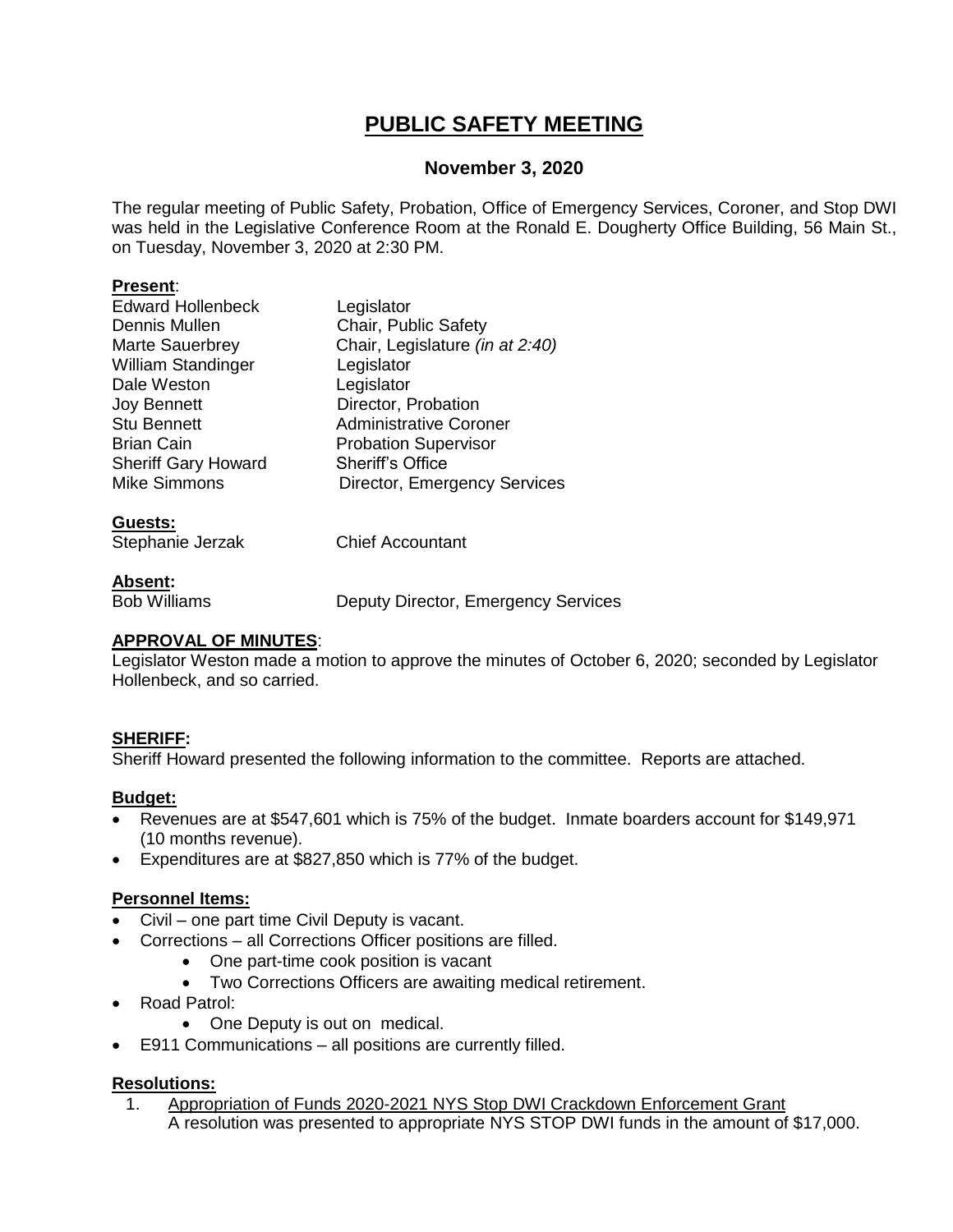#### 2. Modify 2020 Budget and Reallocate 2019 Revenue Funds

A resolution was presented requesting authorization to transfer funds from the Capital Hardware Reserve account to the Security Equipment account.

\*\*Stephanie Jerzak explained that monies would be coming from 2019 revenues.

\*\**Committee agreed to move these resolutions forward; Legislator Standinger stated he is not in favor of the Black Creek reso.*

#### **Labor Issues:**

• TCLEA negotiations are ongoing.

#### **Litigation Issues:**

• None at this time.

#### **Other:**

- Inmate Medical both RFPs were sent to county attorney to review.
- UPS (uninterrupted power source) batteries expired May 2020 and was budgeted to be replaced this budget year.
- Daily inmate population is 31 inmates.

#### **OFFICE of EMERGENCY MANAGEMENT**

Mike Simmons, OES Director, presented the following information to the committee. Report is attached.

#### **Budget:**

• On track.

#### **Resolutions:**

 Award 2020 Emergency Management Planning Grant (EMPG20) A resolution was presented requesting authorization to accept the awarded 2020 Emergency Planning Grant (EMPG20) in the amount of \$23,821.

\*\**Committee agreed to move this resolution forward*

#### **Monthly Meetings Attended:**

• Have been using zoom meetings to attend Lake District Emergency Managers Meeting; Fire Chief, Red Cross and HazMat Search and Rescue Meetings.

#### **Grants**:

SHSP 17 is completed once we are invoiced for the first aid kits for the Sheriff's cars.

#### **Other:**

- We continue to have fire classes.
- Ambulance issues there is a critical shortage. Director Simmons will be attending the Council of Governments meeting to explain the shortage we are experiencing. He will aslo meet with Town Supervisors. Legislator Mullen asked if we should start to do an assessment now so we are prepared for the future. Director Simmons will contact Steuben County to inquire about their recent study a consultant prepared for them. We will need to come up with a cost to operate an ambulance service and estimate what the revenue would be.
- Robert Packer has been on diversion which means patients need to go to another facility.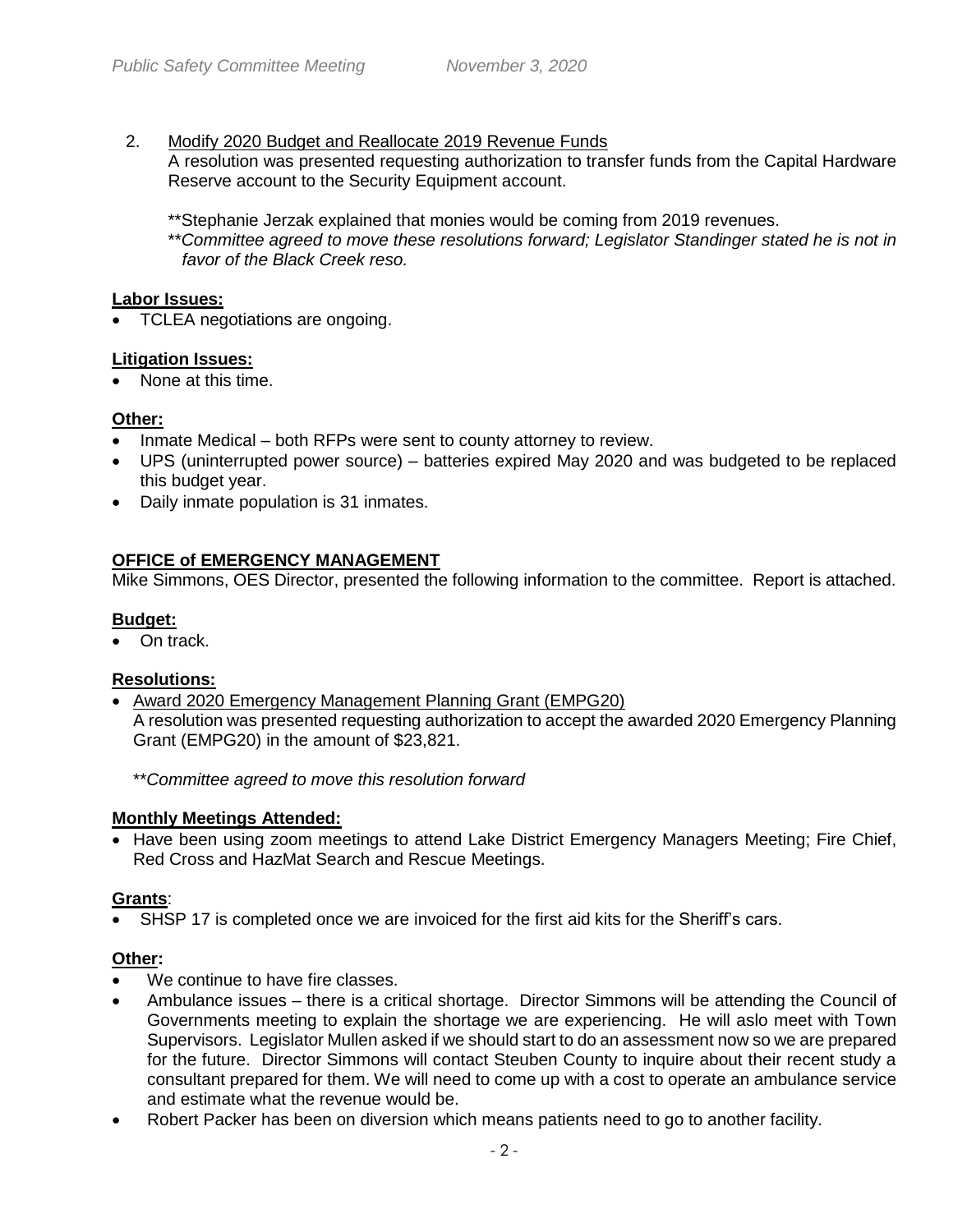- Officially got radio licenses for Tompkins County radios.
- Waverly link to Round Top microwave link is on Roundtop's end. Doug Camin needs to work with them on running the fiber optic line from Waverly to the County.
- Cad system Waverly PD and Owego PD have agreed to buy into the same system that we will be using.
- NYSTEC is working with us now. Surveys were sent to Fire/EMS about the current system.
- Motorola Radio Project have weekly phone meeting with Chris Meyer. He would like to meet with the legislature to discuss moving forward with the communication project.
- EMO the number of COVID cases continues to increase. We have been ordering PPEs (Protective Personal Equipment) as the State is not issuing any more with the exception of the Governor's hand sanitizer.

#### **PROBATION:**

Joy Bennett, Probation Director, presented the following information to the committee. Reports are attached.

#### **Budget:**

- Expenditures are on track.
- Revenues no state aid has been received from DCJS this year.

#### **Issues:**

- Virtual court hearings have been impacted by a broken link. IT was able to get this problem corrected.
- Justice courts are starting to scheduled dates again.
- Bail Reform Josh Shapiro sent out an email notifying Justices/Magistrates that bail reform does not apply to probation violations.
- Probation Officers conducted homechecks on Halloween.
- JD tickets issued for October was 3.
- Probation will be providing training to Sheriff Deputies on the procedure for charging juveniles with crimes – both during the day, when court is in session, and after hours.
- Probation is working with ACBC to create a program for substance affected youth to have contact with a peer. Brian Cain discussed the collaborative program with the committee. ACBC is looking into renting space at the Boys Club. Legislator Standinger suggested contacting the Vic Hooker foundation for possible funding.
- $\bullet$  Pre-trial release  $-5$  people have been released into the program
- Community Service WWP is not operating due to COVID, cannot social distance in the van.

#### **Personnel Items:**

- One unfunded Probation Officer position exists.
- One Probation Officer is out on medical leave.

#### **Resolutions:**

• Resolution to Approve STSJP Contract for SFY 2020-2021 Probation as Lead Agency for Application for Funding via STSJP

A resolution was presented requested authorization to contract with the Office of Children and Family Services for STSJP funding.

• Resolution to Approve a Contract Betweent the Tioga County Probation Dept. and Buddi US, LLC A resolution was presented requesting authorization to contract with Buddi US, LLC to provide electronic monitoring hardware.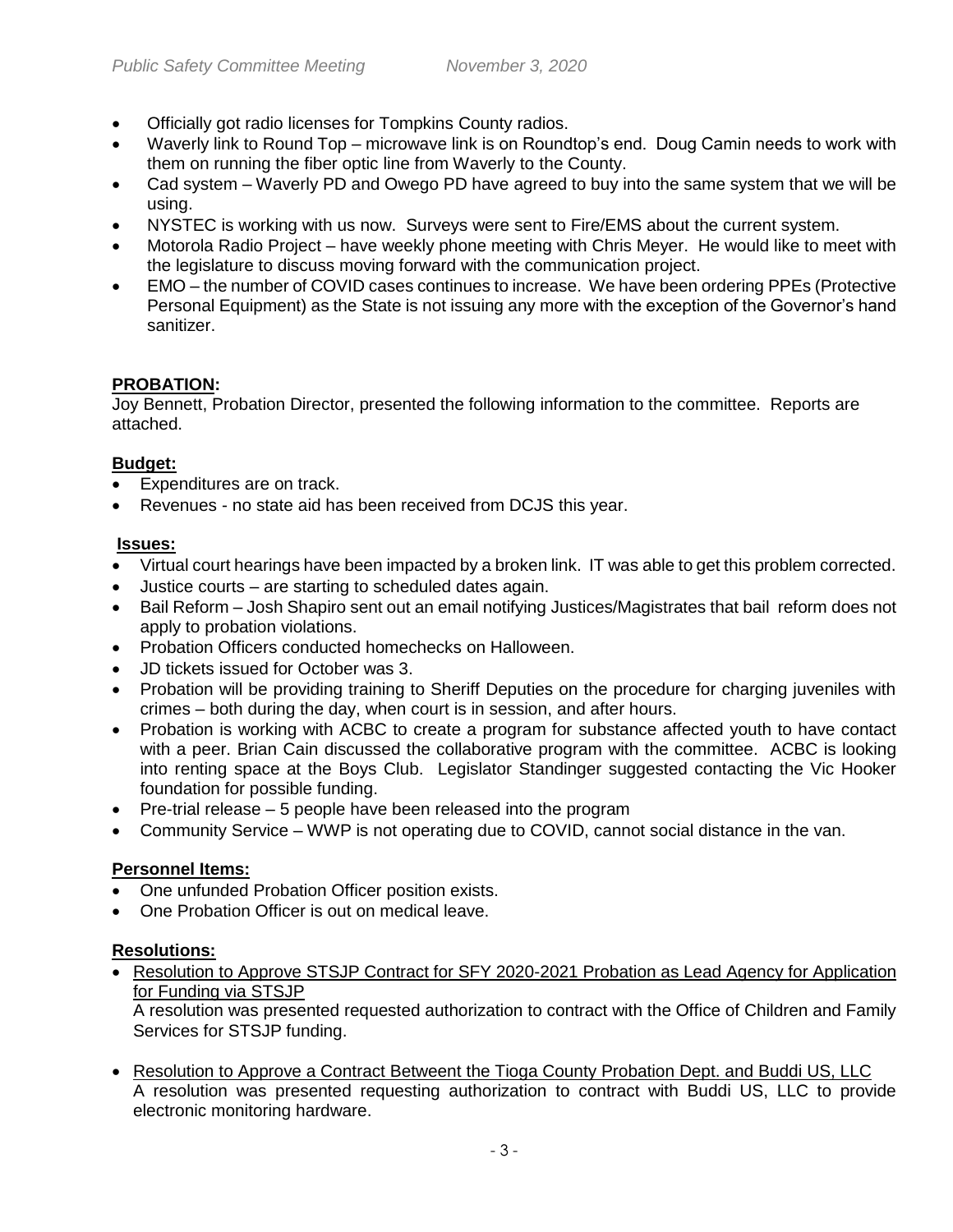• Resolution to Continue Approval for Contract between the Tioga County Probation Dept. and Cayuga Counseling Service, Inc.

A resolution was presented requesting authorization to contract with Cayuga Counseling Service, Inc.

\*\**Committee agreed to move these resolutions forward*

#### **CORONER:**

Stu Bennett, Administrative Coroner, presented the following information to the committee. Resolutions are attached.

Caseloads have been increasing – over 100 cases this year. This is mainly due to COVID; most people are the elderly.

#### **Resolutions:**

- Transfer of Funds from Contingency to Coroner's Budget and Modify 2020 Coroner's Budget A resolution was presented requesting authorization to transfer \$12,000 from contingency and modify the 2020 budget.
- Authorize Contract Between Twin Tier Pathology Associates, PC and Tioga County A resolution was presented requesting authorization to allow the Chair of the Legislature to sign a contract with Twin Tier Pathology Associates.

\*\**Committee agreed to move these resolutions forward*

#### **ADJOURNED:**

Meeting was adjourned at 3:25 PM.

Respectfully Submitted,

*Diane Rockwell* Diane Rockwell Secretary to the Sheriff 11/3/20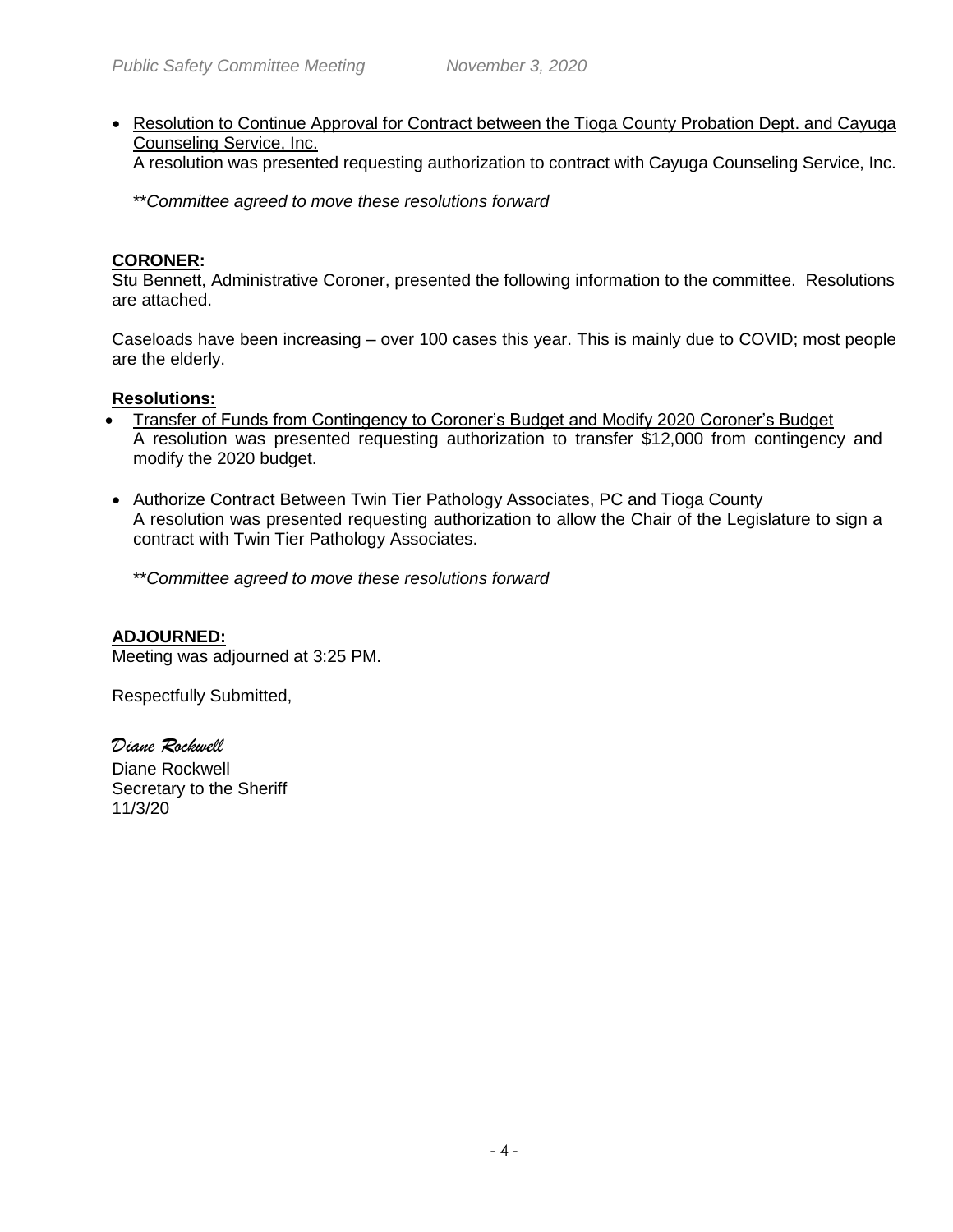# **ATTACHMENTS:**

### **SHERIFF**

#### **Personnel Issues:**

#### 1. **Civil Office**

a) One part time Civil Deputy position is vacant.

#### 2. **Corrections Division**

- a) All open corrections officer positions are filled.
- b) One part-time cook position has been filled. There is one part-time Cook position still vacant.
- c) We have two (2) C.O.s awaiting Medical Retirement.

#### 3. **Road Patrol**

- a) We have (1) Deputy out on 207C medical leave.
- b) There are no Deputies currently on light duty.

#### 4. **E911 Emergency Communications Center**

a)All E911 dispatcher positions are currently filled.

#### 5. **Administration**

a. All positions filled.

#### **Labor Issues:**

**1.** T.C.L.E.A. negotiations are ongoing.

#### **Litigation Issues:**

None at this time.

#### **Budget**:

- 1. We continue to have an individual inmate that is housed at Monroe County.
- 2. Revenues are at \$547,601.01 which is 75% of the budget. Expenditures are at \$827,850.01 which is 77% of the budget. Inmate Boarders account for \$149,971.32 (10 months revenue).

#### **Current Projects:**

- 1. Working to upgrade Black Creek to Windows 10.
- 2. Researching Black Creek camera upgrade project cost is \$312,430.
- 3. RFP returned for jail medical, we received two bids. One bid from CBH, our current provider and a second from CFG out of NJ. Bids are with the County Atty. For review.

4. UPS batteries for E911 Dispatch Center expired 5/2020, being replaced before the end of 2020 at a cost of \$5657.00.

5. Researching Live Scan upgrade.

#### **Miscellaneous:**

Average daily inmate population for the month of October 2020 was 31.

#### **Resolutions:**

Appropriate funds from STOP DWI Crackdown Grant.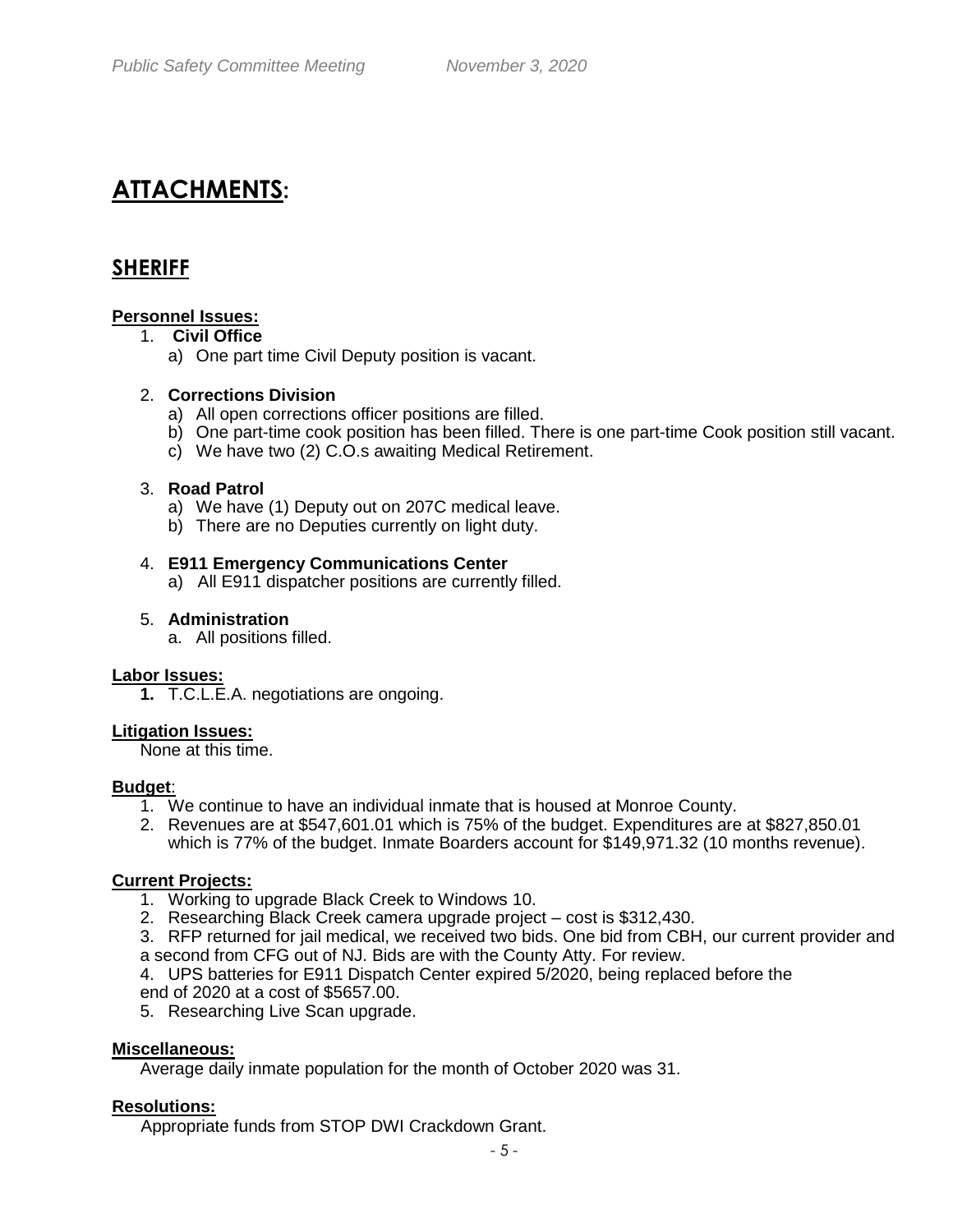Reallocate 2019 inmate boarder revenue to fund Black Creek jail security system upgrade.

| REFERRED TO:       | <b>PUBLIC SAFETY COMMITTEE</b><br><b>FINANCE COMMITTEE</b>                                  |
|--------------------|---------------------------------------------------------------------------------------------|
| RESOLUTION NO. -20 | APPROPRIATION OF FUNDS<br>2020-2021 NYS STOP DWI<br>CRACKDOWN ENFORCEMENT GRANT<br>STOP DWI |

WHEREAS: The NYS STOP-DWI Foundation Board has awarded a Crackdown Enforcement grant of \$17,000 (contract #C002527) to Tioga County STOP-DWI; and

WHEREAS: Appropriation of funds and budget modification requires Legislative approval; therefore be it

RESOLVED: That the 2020-2021 NYS STOP DWI (contract # C002527) be appropriated as follows:

|  | FROM: A3315-445890-CRK20 Federal Aid-Other Transp NPSP |  | \$17,000 |
|--|--------------------------------------------------------|--|----------|
|  |                                                        |  |          |

TO: A3315-540590-CRK20 Services Rendered-STOP DWI \$17,000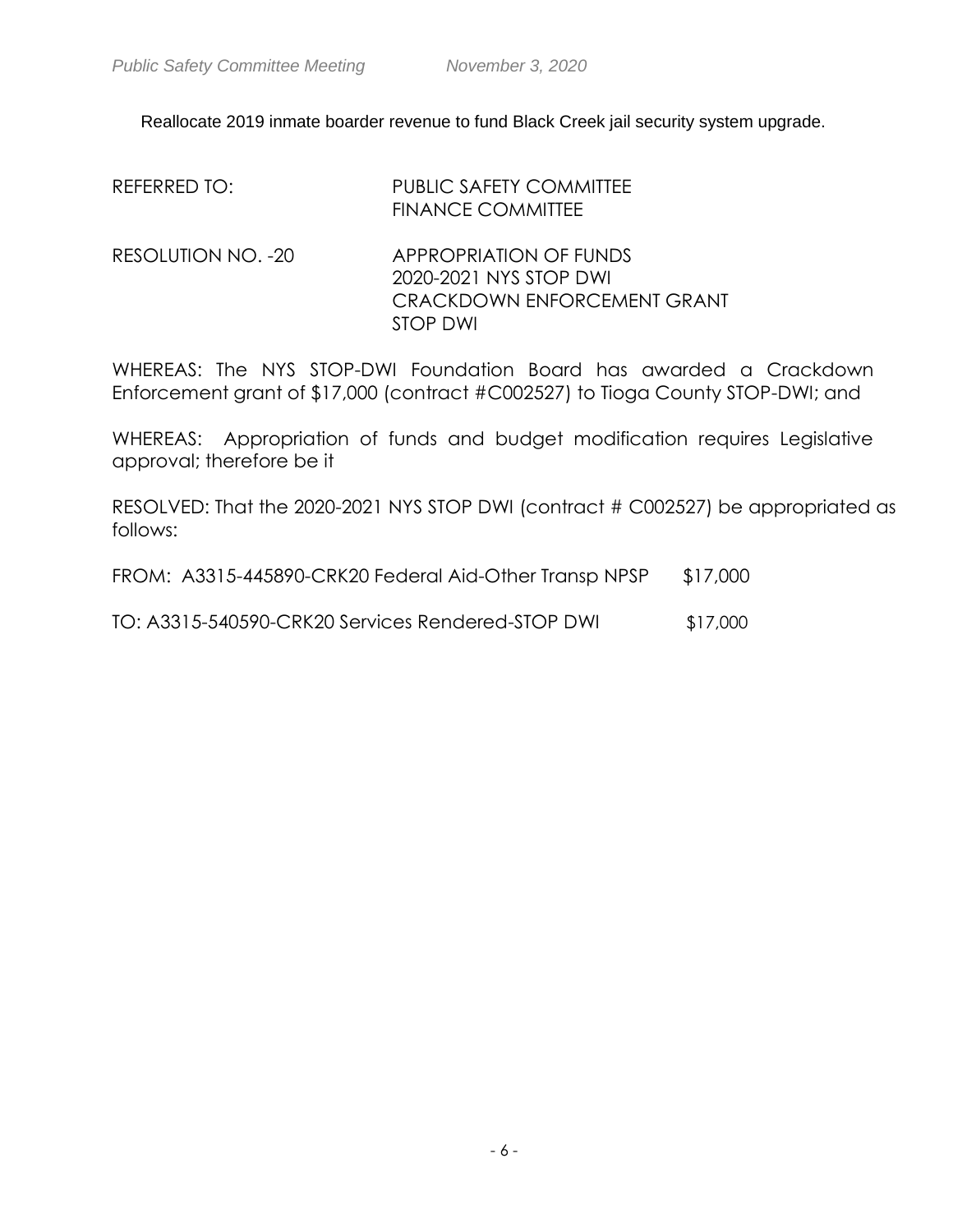### REFERRED TO: PUBLIC SAFETY COMMITTEE FINANCE COMMITTEE

RESOLUTION NO. -20 MODIFY 2020 BUDGET AND REALLOCATE 2019 REVENUE FUNDS SHERIFF'S OFFICE

WHEREAS: The Tioga County Legislature recognizes the importance of County Infrastructure; and

WHEREAS: The Sheriff's Office and their security system vendor Black Creek has identified an unforeseen need for hardware upgrade in order for the Jail Security System to be supported; and

WHEREAS: Funds need to be reallocated from 2019 Jail Inmate Boarders revenue account A3150.422640 to the Hardware reserve to fund the hardware upgrade; and

WHEREAS: Legislative approval is needed to transfer funds to the Hardware Reserve; therefore be it

RESOLVED: That the following funds be transferred:

| FROM: A3150 422640 Jail-For Other Governments | \$299,072.35 |
|-----------------------------------------------|--------------|
| TO: A9950 593715 Transfer to Capital Fund     | \$299,072.35 |
| FROM: H1340 450310 Inter Fund Transfer        | \$299,072.35 |
| TO: H387805 Capital Hardware Reserve          | \$299,072.35 |

And be it further

RESOLVED: That the Tioga County Legislature authorize the payment of hardware in the amount of \$312,430.00 to Black Creek Integrated Systems Corp. the sole source provider of Black Creek hardware; and be it further

RESOLVED: That the following funds be transferred:

| FROM: H387805 Capital Hardware Reserve | \$278,430.00 |
|----------------------------------------|--------------|
| H3150-520620 Software Expense          | \$34,000.00  |
| TO: H3150-520255 Security Equipment    | \$312,430.00 |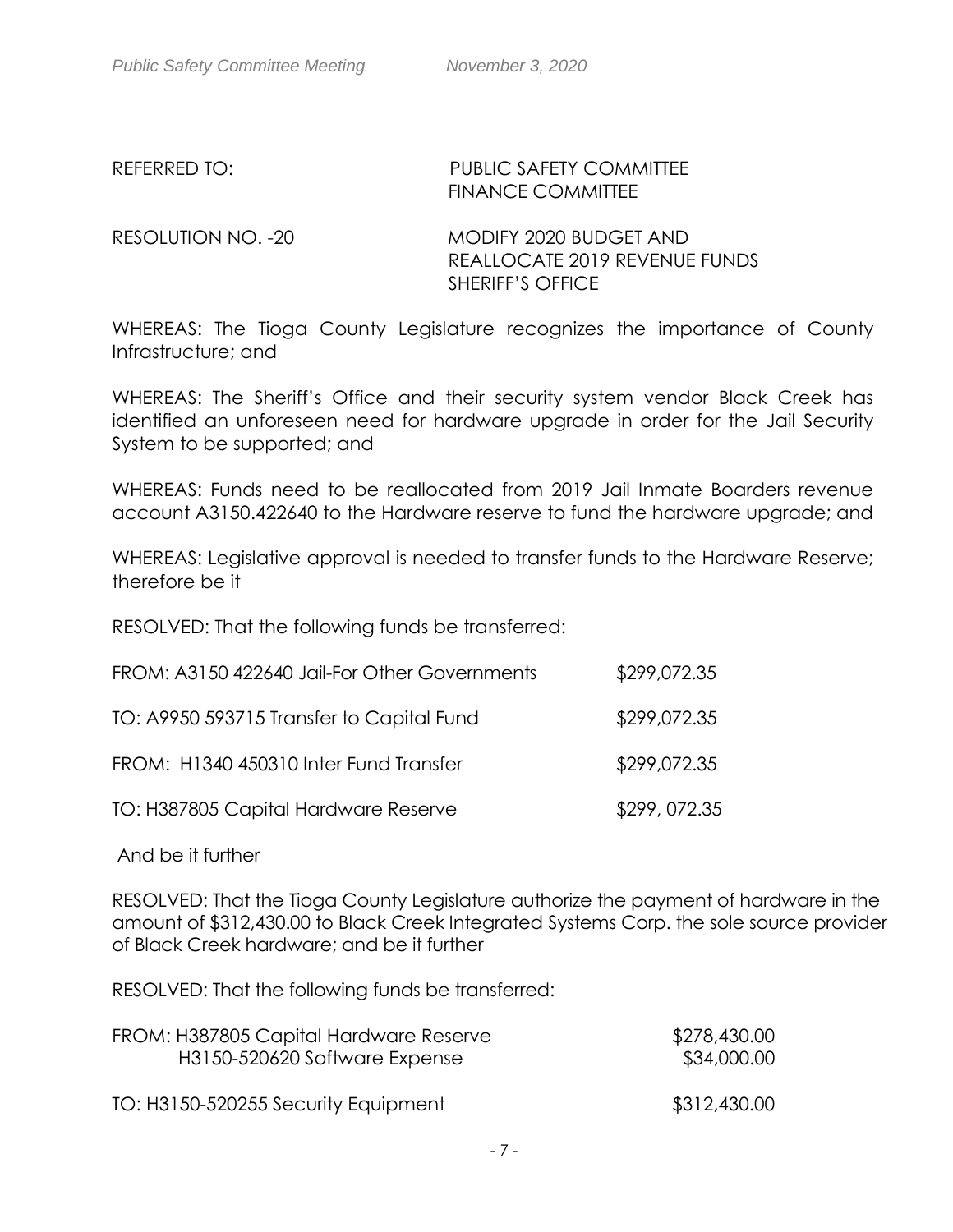# **OFFICE of EMERGENCY SERVICES**

### **Budget:** Within Modified Budget - See attached spreadsheets

#### **Resolutions: AWARD 2020 EMERGENCY MANAGEMENT PLANNING GRANT**

#### **Monthly Activity:**

- 1. Monthly Meetings Attended
	- Zoom Meeting with Lake District Emergency Managers
	- Zoom Meeting with Fire Chiefs
	- Zoom Meeting with Red Cross
	- Zoom Meetings with HazMat and Search & Rescue
- 2. Active Grants
	- a. SHSP18
	- b. SHSP19
	- c. SICG17
	- d. SICG18
	- e. SICG19
	- f. HMEP19
	- g. Senator's grant for Training Room (MPR)
- 3. Fire Services
	- a. Classes being taught at reduced level. Monitoring COVID19 levels to see if classes continue or are suspended on a daily basis.
- 4. EMS
	- a. Ambulance services are experiencing a critical shortage of volunteers and paid staff. At the present time many ambulance responses are delayed because two or more agencies have to be dispatched to get a crew. COVID-19 continues to place additional strain on the county's EMS system.
	- b. The remaining funds from SHSP17 was reapportioned and used to purchase first aid kits for all the Sheriff's Cars and SWAT team.
- 5. Communications System
	- a. We have officially received the ownership of 8 new UHF frequencies that will be utilized for the new radio system. These frequencies were given to us by Tompkins County at no cost. We also received approval from our frequency coordinator to move the Waverly PD Repeater to Roundtop Park to improve their radio coverage. We will move forward to formally license that frequency for the new location.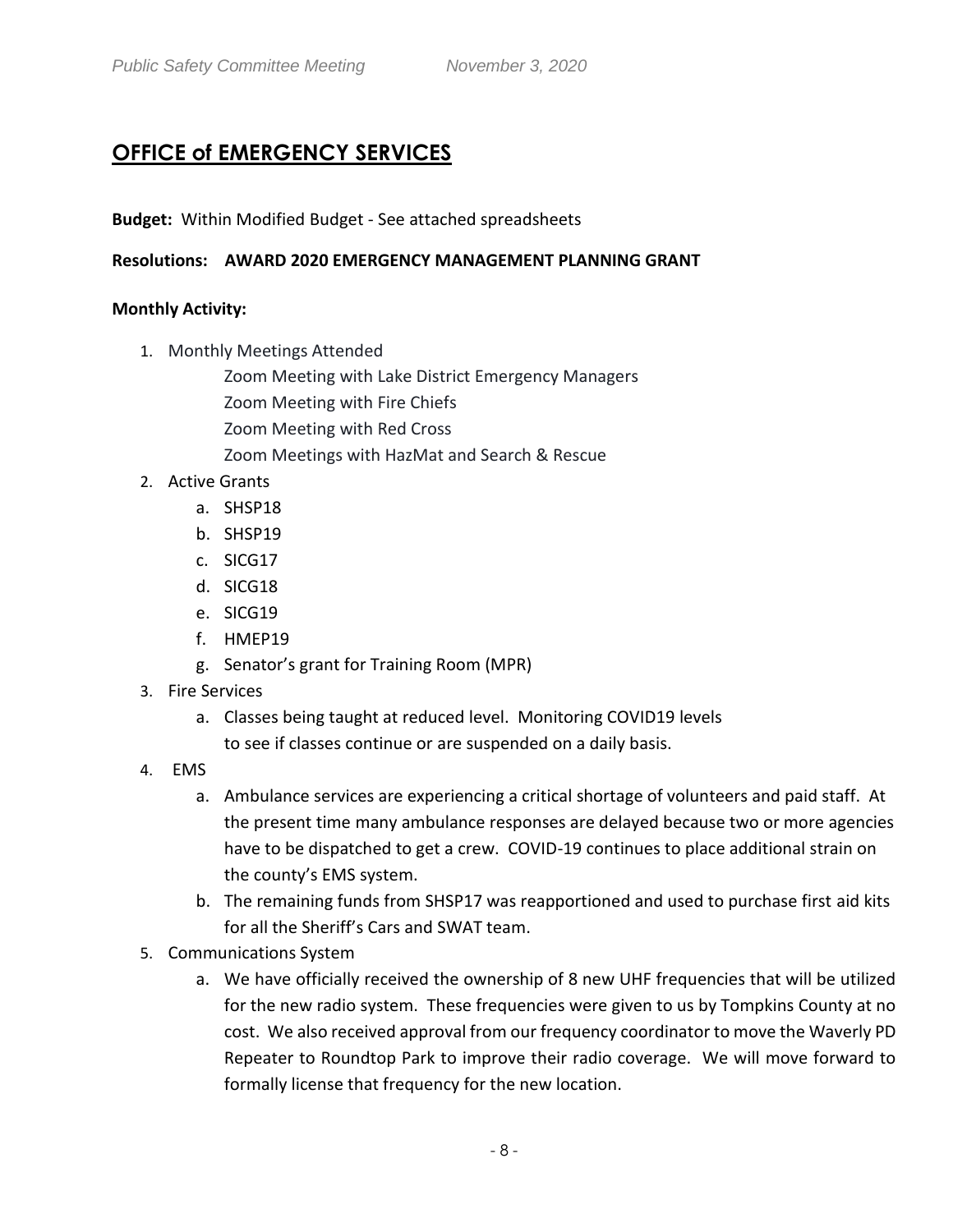- b. The microwave link from the Waverly Village office too Roundtop is nearly finished. Fingerlakes (JPJ) has contacted Doug Camine and they will install the connection between the dispatch center and Waverly Village Office building.
- c. Plans for the new radio system are continuing. Waverly Police and Owego Police both have agreed to add Spillman CAD software and equipment. NYSTEC is collecting information to identify our needs and assist us in obtaining grant assistance from SICG Targeted funds.
- d. Chris Meyer of Motorola would like to have a meeting with us to discuss moving forward with the communications project, or portions thereof. At the present time, Motorola is still offering to delay the lease payments for two years. The CAD system alone will take approximately 18 months to install. The entire project will take approximately 2 years. If the decision is made to delay the project and not take advantage of the Motorola the price will increase over a million dollars a year. In addition to the financial aspect of waiting to delay the project is the reliability of the current system which currently is experiencing failures that vendors cannot correct.
- 6. EMO
	- a. We have placed orders for PPE for the county. There is still difficulties find legitimate vendors to place PPE orders with. The orders for N95 masks and surgical masks have been placed through UHS who have offered to order supplies for schools and counties and then we will reimburse them.
	- b. Emergency Management agencies are closely monitoring the COVID19 pandemic infection numbers. During the past few weeks the number of cases presenting at local hospitals have increased significantly.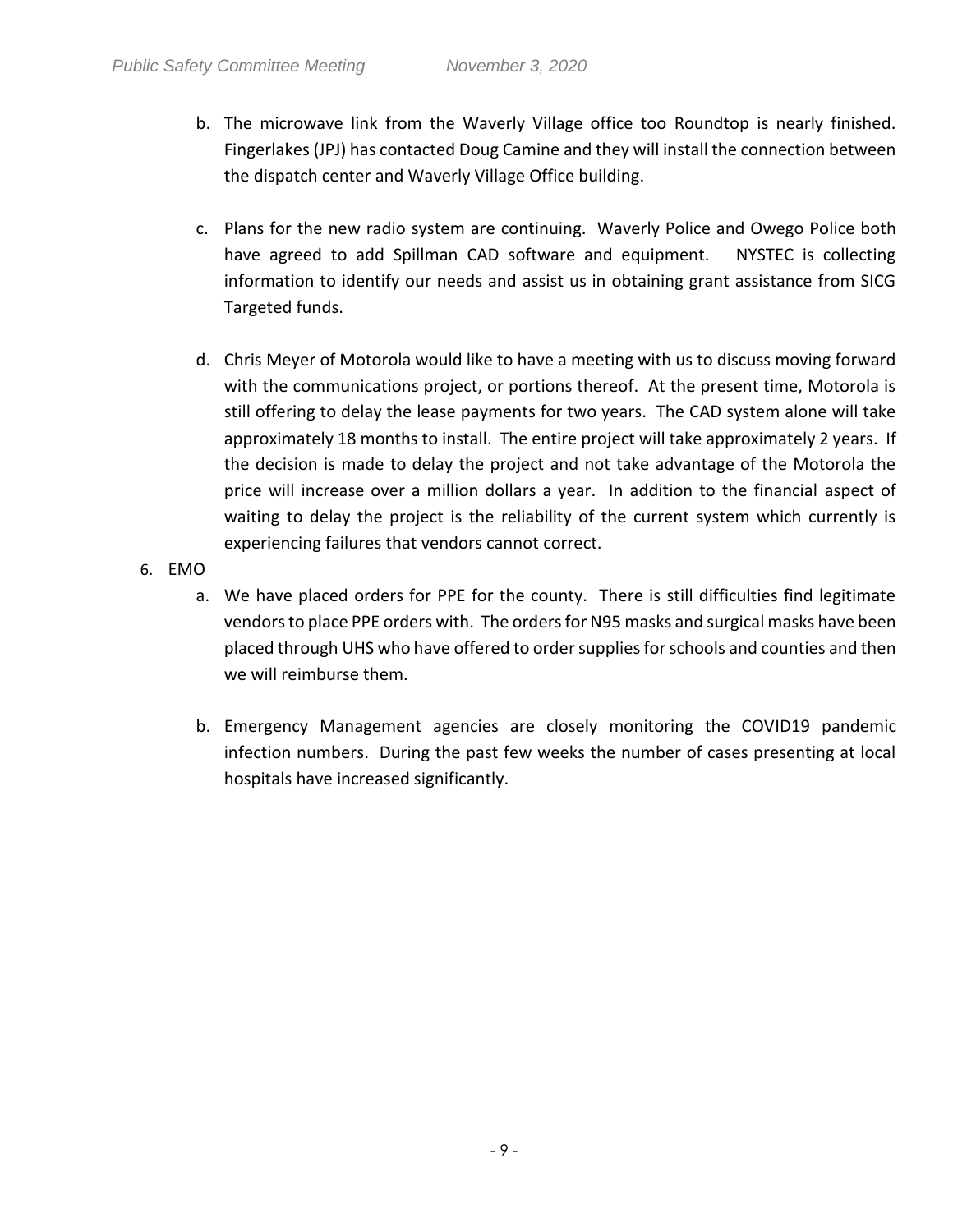

# Tioga County<br>YEAR-TO-DATE BUDGET REPORT

| FOR 2020 12          |                 |                 |                |                   |                     |                                                                                               |                |
|----------------------|-----------------|-----------------|----------------|-------------------|---------------------|-----------------------------------------------------------------------------------------------|----------------|
| <b>ACCOUNTS FOR:</b> | <b>ORIGINAL</b> | TRANFRS/        | <b>REVISED</b> |                   |                     | <b>AVAILABLE</b>                                                                              | <b>PCT</b>     |
| A<br>General Fund    | <b>APPROP</b>   | <b>ADJSTMTS</b> | <b>BUDGET</b>  | <b>YTD ACTUAL</b> | <b>ENCUMBRANCES</b> | <b>BUDGET</b>                                                                                 | USE/COL        |
|                      |                 |                 |                |                   |                     |                                                                                               |                |
| <b>A3410 Fire</b>    |                 |                 |                |                   |                     |                                                                                               |                |
|                      |                 |                 |                |                   |                     | $-6,820.00$                                                                                   | 24.2%*         |
|                      |                 |                 |                |                   |                     | .00                                                                                           | $.0\%$         |
|                      |                 |                 |                |                   |                     | $-15,000,00$                                                                                  | $.0%$ *        |
|                      |                 |                 |                |                   |                     | $-19,736.00$                                                                                  | $1.3%$ *       |
|                      |                 |                 |                |                   |                     | .00                                                                                           | .0%            |
|                      |                 |                 |                |                   |                     | .00                                                                                           | .0%            |
|                      |                 |                 |                |                   |                     | 4,578.67                                                                                      | 81.2%<br>3.6%  |
|                      |                 |                 |                |                   |                     | 4,339.87<br>1,000.00                                                                          | .0%            |
|                      |                 |                 |                |                   |                     |                                                                                               | 29.7%          |
|                      |                 |                 |                |                   |                     | $\begin{array}{cc} .00 & .703.09 \ .00 & .500.00 \ .00 & .5,464.17 \ .00 & .00 \ \end{array}$ | .0%            |
|                      |                 |                 |                |                   |                     |                                                                                               | 50.0%          |
|                      |                 |                 |                |                   |                     |                                                                                               | .0%            |
|                      |                 |                 |                |                   | $00 \ldots$         | 400.00                                                                                        | .0%            |
|                      |                 |                 |                |                   |                     | 4,500.00                                                                                      | .0%            |
|                      |                 |                 |                |                   |                     | 1,440.93<br>15,000.00                                                                         | 76.0%          |
|                      |                 |                 |                |                   |                     |                                                                                               | .0%            |
|                      |                 |                 |                |                   |                     | .00                                                                                           | .0%            |
|                      |                 |                 |                |                   |                     | .00                                                                                           | .0%            |
|                      |                 |                 |                |                   |                     | .00                                                                                           | .0%<br>.0%     |
|                      |                 |                 |                |                   |                     | $1,978.33$<br>$1,978.33$<br>$40.56$<br>$16,652.67$<br>$385.00$<br>$285.00$                    | 5.0%           |
|                      |                 |                 |                |                   |                     |                                                                                               | 98.8%          |
|                      |                 |                 |                |                   |                     |                                                                                               | .0%            |
|                      |                 |                 |                |                   |                     |                                                                                               | 35.4%          |
|                      |                 |                 |                |                   |                     |                                                                                               | 69.5%          |
|                      |                 |                 |                |                   |                     | 505.05                                                                                        | 49.5%          |
|                      |                 |                 |                |                   |                     | 5,989.38                                                                                      | 87.7%          |
|                      |                 |                 |                |                   |                     | $00$<br>436.02 6,083.30                                                                       | .0%            |
|                      |                 |                 |                |                   |                     |                                                                                               | 32.5%          |
|                      |                 |                 |                |                   |                     | 499.00                                                                                        | .2%            |
|                      |                 |                 |                |                   | $\frac{00}{00}$     | 100.00                                                                                        | 34,4%          |
|                      |                 |                 |                |                   |                     | 2,000.00                                                                                      | .0%            |
|                      |                 |                 |                |                   |                     | 2,717.15<br>735.40                                                                            | 48.6%<br>51.0% |
|                      |                 |                 |                |                   | .00                 | 205,80                                                                                        | 17.7%          |
|                      |                 |                 |                |                   |                     |                                                                                               | 50.5%          |
|                      |                 |                 |                |                   |                     |                                                                                               | 3.3%           |
|                      |                 |                 |                |                   |                     | $\begin{array}{cc} .00 & 148.50 \\ .00 & 1,450.00 \\ .00 & 1,450.00 \end{array}$              | 98.8%          |
|                      |                 |                 |                |                   | 553.52              | 425.26                                                                                        | 87.5%          |
|                      |                 |                 |                |                   |                     |                                                                                               |                |

### TIOGA COUNTY, NEW YORK

Tioga County<br>YEAR-TO-DATE BUDGET REPORT

| <b>FUR ZUZU IZ</b>            |                 |                 |                          |                    |                     |                  |                        |  |
|-------------------------------|-----------------|-----------------|--------------------------|--------------------|---------------------|------------------|------------------------|--|
| <b>ACCOUNTS FOR:</b>          | <b>ORIGINAL</b> | TRANFRS/        | <b>REVISED</b>           |                    |                     | <b>AVAILABLE</b> | PCT                    |  |
| General Fund<br>A             | <b>APPROP</b>   | <b>ADJSTMTS</b> | <b>BUDGET</b>            | <b>YTD ACTUAL</b>  | <b>ENCUMBRANCES</b> | <b>BUDGET</b>    | USE/COL                |  |
|                               |                 |                 |                          |                    |                     |                  |                        |  |
| A3410 540640 Supplies         | 1,500           | $-400$          | 1,100                    | 849.33             | .00                 | 250.67           | 77.2%                  |  |
| A3410 540660 Telephone        | 1,200           | $\Omega$        | 1,200                    | 1,200.30           | .00                 |                  | $-.30 \quad 100.0\%$ * |  |
| A3410 540731 Train St         | $\Omega$        | $\Omega$        | $\overline{\phantom{0}}$ | .00 <sub>1</sub>   | .00                 | .00              | .0%                    |  |
| A3410 540733 Train Oth        | 2,500           | $-500$          | 2,000                    | 425.69             | 110.00              | 1,464.31         | 26.8%                  |  |
| A3410 581088 St Ret           | 7.084           | $\Omega$        | 7.084                    | 5,687.17           | .00.                | 1,396.83         | 80.3%                  |  |
| A3410 583088 Social Sec       | 2,195           | 0               | 2,195                    | 1,579.17           | .00                 | 615.83           | 71.9%                  |  |
| A3410 584088 Work Comp        | 5,644           | 0               | 5,644                    | 4,073.07           | .00                 | 1,570.93         | 72.2%                  |  |
| A3410 584588 Life Ins         | $\mathbf{o}$    | $\mathbf{o}$    | $\mathbf{o}$             | .00                | .00                 | .00              | .0%                    |  |
| A3410 585088 Unemp Ins        | $\mathbf 0$     | $\mathbf{o}$    | $\mathbf{o}$             | .00                | .00                 | .00              | .0%                    |  |
| Disab Ins<br>A3410 585588     | $\mathbf 0$     | 25              | 25                       | .23                | .00                 | 24.77            | .9%                    |  |
| A3410 586088 Health Ins       | $\mathbf{o}$    | 250             | 250                      |                    | .00                 | 204.41           | 18.2%                  |  |
| A3410 588988 Eap              | 60              | $\Omega$        | 60                       | $45.59$<br>$42.03$ | .00                 | 17.97            | 70.1%                  |  |
|                               |                 |                 |                          |                    |                     |                  |                        |  |
| A3640 Emergency Mgmt Office   |                 |                 |                          |                    |                     |                  |                        |  |
| A3640 433080 Sa 7990 Gr       |                 | $\mathbf 0$     | $\mathbf{o}$             | .00                | .00                 | .00              | .0%                    |  |
| A3640 435100 COV19 Sa Fema    |                 | $\Omega$        | $\Omega$                 | .00                | .00                 | .00              | .0%                    |  |
| A3640 436574 Hzd Mit Gt       |                 | 0               | $\mathbf{o}$             | .00                | .00                 | .00              | .0%                    |  |
| A3640 443050 Fa Lempg         |                 | $\Omega$        | $\Omega$                 | .00                | .00                 | .00              | .0%                    |  |
| A3640 443050 EMP16 Fa Lempg   |                 | $\Omega$        | $\Omega$                 | .00                | .00                 | .00              | .0%                    |  |
| A3640 443050 EMP17 Fa Lempg   |                 | $\mathbf 0$     | $\mathbf{O}$             | .00                | .00                 | .00              | .0%                    |  |
| A3640 443050 EMP18 FA-EMPG18  |                 | $\mathbf 0$     | 0                        | .00                | .00                 | .00              | .0%                    |  |
| A3640 443050 EMP19 FA-EMPG    |                 | $\mathbf 0$     | $-23,669$                | $-7, 331, 11$      | .00                 | $-16, 337, 89$   | 31.0%*                 |  |
| A3640 445100 COV19 Fa Fema    |                 | 0               | $\mathbf{o}$             | .00                | .00                 | .00              | .0%                    |  |
| A3640 510010 Salary Ft        |                 | 0               | 72,592                   | 48,496.90          | .00                 | 24,095.10        | 66.8%                  |  |
| A3640 510020 Salary Pt        |                 | 0               | 27,583                   | 21,351.92          | .00                 | 6,231.08         | 77.4%                  |  |
| A3640 510050<br>Salary Oth    |                 | $\mathbf 0$     | $\Omega$                 | .00                | .00                 | .00              | .0%                    |  |
| A3640 520090 Computer         |                 | $\mathbf 0$     | $\mathbf 0$              | .00                | .00                 | .00              | .0%                    |  |
| A3640 530100<br>Data Proc     |                 | $\mathbf{o}$    | $\Omega$                 | .00                | .00                 | .00              | .0%                    |  |
| A3640 530300<br>Legal         |                 | $\mathbf{o}$    | $\bullet$                | .00                | .00                 | .00              | .0%                    |  |
| A3640 530330 SS-Other P       |                 | $\mathbf 0$     | $\mathbf{O}$             | .00                | .00 <sub>1</sub>    | .00              | .0%                    |  |
| A3640 540000 Other            |                 | $\mathbf 0$     | $\overline{0}$           | .00                | .00                 | .00              | .0%                    |  |
| A3640 540010 Advertisin       |                 | $\Omega$        | 700                      | .00                | .00                 | 700.00           | .0%                    |  |
| A3640 540070 Car Maint        |                 | 1,500           | 3,500                    | 528.67             | .00                 | 2.971.33         | 15.1%                  |  |
| A3640 540090 Clothing         |                 | 851             | 1,351                    | 915.87             | .00                 | 435,00           | 67.8%                  |  |
| A3640 540140 HME17 Cont Svs   |                 | 0               | $\mathbf{o}$             | .00                | .00                 | .00              | .0%                    |  |
| A3640 540141 Gis Create       |                 | 0               | $\mathbf{o}$             | .00                | .00                 | .00              | .0%                    |  |
| A3640 540180 Dues             |                 | $\mathbf{o}$    | $\mathbf{o}$             | .00                | .00                 | .00              | .0%                    |  |
| A3640 540220 Auto Fuel        |                 | 210             | 2,710                    | 1,079.03           | 1,630.57            | .00              | 100.0%                 |  |
| A3640 540360 COV19 Meals/Food |                 | 802             | 802                      | 139.69             | 163.70              | 498.61           | 37.8%                  |  |
| A3640 540390 Mileage          |                 | O               | $\mathbf{o}$             | .00                | .00                 | .00              | .0%                    |  |
| A3640 540420 Office Sup       |                 | $\mathbf 0$     | 500                      | .00                | .00                 | 500.00           | .0%                    |  |
| A3640 540420 COV19 Office Sup |                 | $\Omega$        | $\Omega$                 | .00                | .00                 | .00              | .0%                    |  |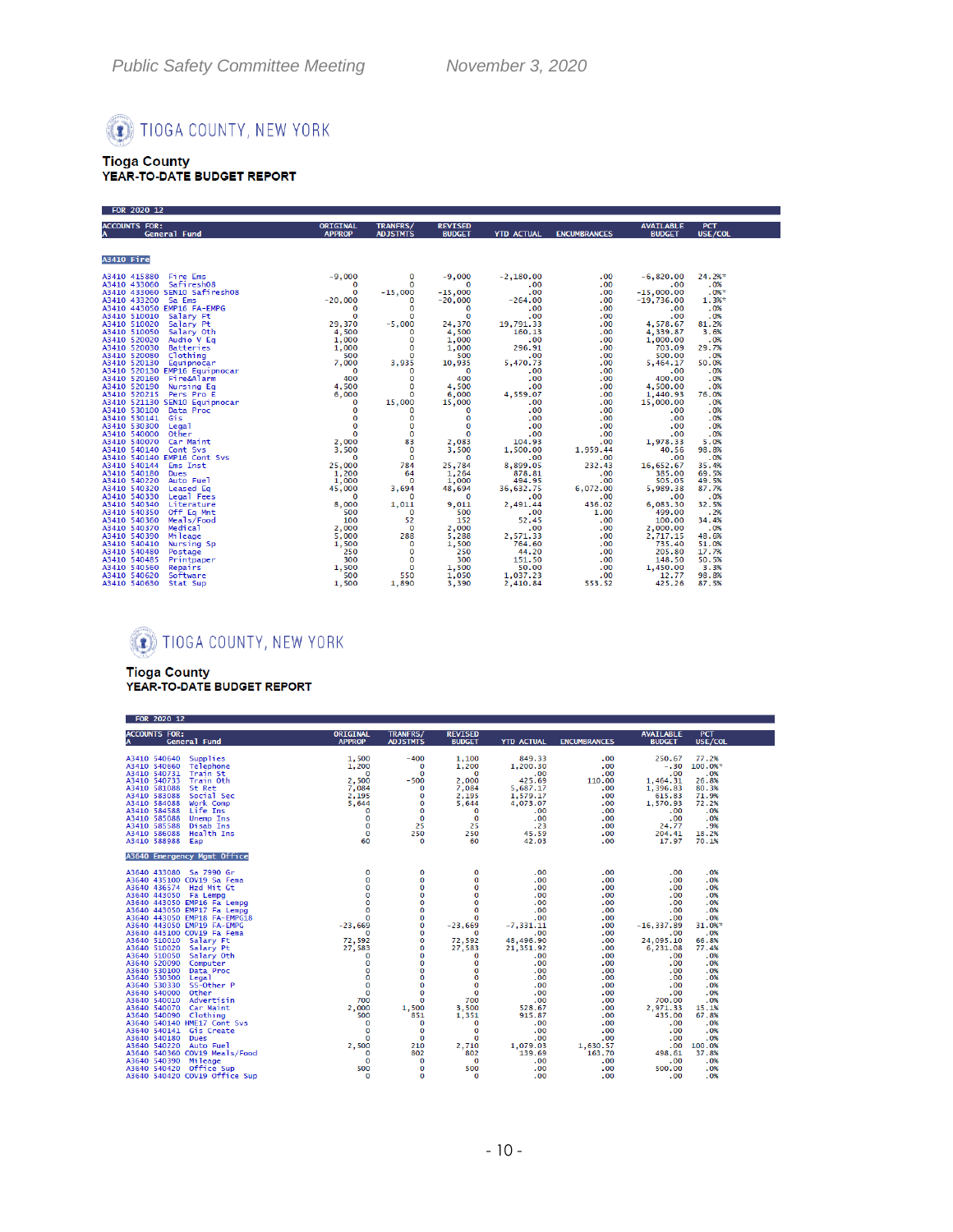# TIOGA COUNTY, NEW YORK

# Tioga County<br>YEAR-TO-DATE BUDGET REPORT

| <b>TRANFRS/</b><br><b>ACCOUNTS FOR:</b><br><b>REVISED</b><br><b>PCT</b><br><b>ORIGINAL</b><br><b>AVAILABLE</b><br>General Fund<br>USE/COL<br><b>BUDGET</b><br><b>YTD ACTUAL</b><br><b>APPROP</b><br><b>ADJSTMTS</b><br><b>ENCUMBRANCES</b><br><b>BUDGET</b><br>500<br>.0%<br>Radio Rep<br>500<br>A3640 540510<br>.00<br>.00<br>500,00<br>0<br>Reimb<br>.00<br>.0%<br>A3640 540540<br>.00<br>0<br>0<br>.00<br>500<br>.0%<br>500<br>.00<br>A3640 540560<br>.00<br>500,00<br>Repairs<br>.0%<br>.00<br>.00<br>A3640 540581 Sec System<br>$\Omega$<br>.00<br>A3640 540640 COV19 Supplies<br>90,020.73<br>9.1%<br>99,051<br>3,631.99<br>5,398.45<br>99,051<br>A3640 540660 Telephone<br>58.0%<br>239.97<br>1,238.61<br>3,000<br>-51<br>2,949<br>1,470.25<br>1,000<br>A3640 540733 Train Oth<br>3,300<br>4,300.00<br>4,300<br>.0%<br>.00<br>.00<br>.00<br>.0%<br>A3640 581088 St Ret<br>.00<br>0<br>.00<br>0<br>Social Sec<br>7,664<br>68.7%<br>A3640 583088<br>7,664<br>5,268.66<br>.00<br>2,395.34<br>0<br>A3640 584088<br>Work Comp<br>2,822<br>2,822<br>.00<br>722.83<br>2,099.17<br>74.4%<br>Life Ins<br>A3640 584588<br>.00<br>.0%<br>.00<br>.00 | <b>FOR 2020 12</b> |  |  |  |  |
|-------------------------------------------------------------------------------------------------------------------------------------------------------------------------------------------------------------------------------------------------------------------------------------------------------------------------------------------------------------------------------------------------------------------------------------------------------------------------------------------------------------------------------------------------------------------------------------------------------------------------------------------------------------------------------------------------------------------------------------------------------------------------------------------------------------------------------------------------------------------------------------------------------------------------------------------------------------------------------------------------------------------------------------------------------------------------------------------------------------------------------------------------|--------------------|--|--|--|--|
|                                                                                                                                                                                                                                                                                                                                                                                                                                                                                                                                                                                                                                                                                                                                                                                                                                                                                                                                                                                                                                                                                                                                                 |                    |  |  |  |  |
| A3640 585088<br>.00<br>.0%<br>.00<br><b>Unemp Ins</b><br>0<br>.00<br>o<br>87.87<br>77.8%<br>A3640 585588<br>113<br>113<br>Disab Ins<br>О<br>.00<br>25.13<br>Health Ins<br>22,503<br>A3640 586088<br>4,327.92<br>22,503<br>18,175.08<br>.00<br>80.8%<br>0<br>29<br>29<br>A3640 588988<br>О<br>21.64<br>.00<br>7.36<br>74.6%<br>Eap                                                                                                                                                                                                                                                                                                                                                                                                                                                                                                                                                                                                                                                                                                                                                                                                               |                    |  |  |  |  |

# TIOGA COUNTY, NEW YORK

# Tioga County<br>YEAR-TO-DATE BUDGET REPORT

| FOR 2020 12 |                    |                           |                                                    |                                 |                   |                     |                                   |                       |
|-------------|--------------------|---------------------------|----------------------------------------------------|---------------------------------|-------------------|---------------------|-----------------------------------|-----------------------|
|             |                    | ORIGINAL<br><b>APPROP</b> | <b>TRANFRS/</b><br><b>ADJSTMTS</b>                 | <b>REVISED</b><br><b>BUDGET</b> | <b>YTD ACTUAL</b> | <b>ENCUMBRANCES</b> | <b>AVAILABLE</b><br><b>BUDGET</b> | <b>PCT</b><br>USE/COL |
|             | <b>GRAND TOTAL</b> | 265,140                   | 112,389                                            | 377.529                         | 195,756.46        | 16.797.10           | 164,975.47 56.3%                  |                       |
|             |                    |                           | ** END OF REPORT - Generated by Rockwell, Diane ** |                                 |                   |                     |                                   |                       |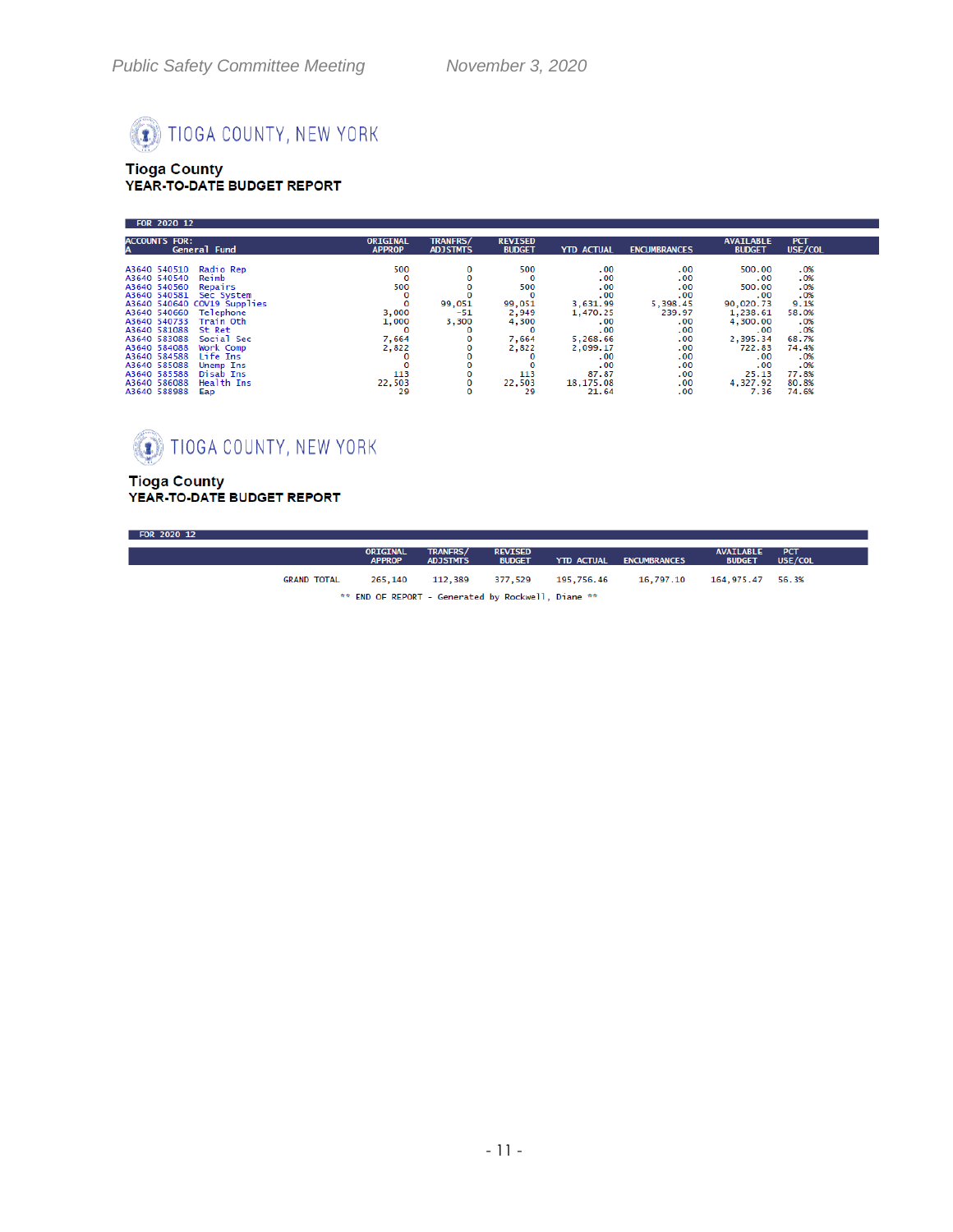REFERRED TO: PUBLIC SAFETY COMMITTEE FINANCE COMMITTEE

RESOLUTION NO. -20 AWARD 2020 EMERGENCY MANAGEMENT PLANNING GRANT (EMPG20) EMERGENCY SERVICES

WHEREAS: The Tioga County Office of Emergency Services has been awarded a matching grant of \$23,821 by the New York State Division of Homeland Security and Emergency Services (NYSDHSES); and

WHEREAS: The matching grant will be used to offset \$23,821of budgeted salary costs; therefore be it

RESOLVED: That the Emergency Services Office be allowed to accept the awarded 2020 Emergency Management Planning Grant in the amount of \$23,821.

To: A3640-443050-EMP20 Federal Aid-Civil Defense \$23,821.00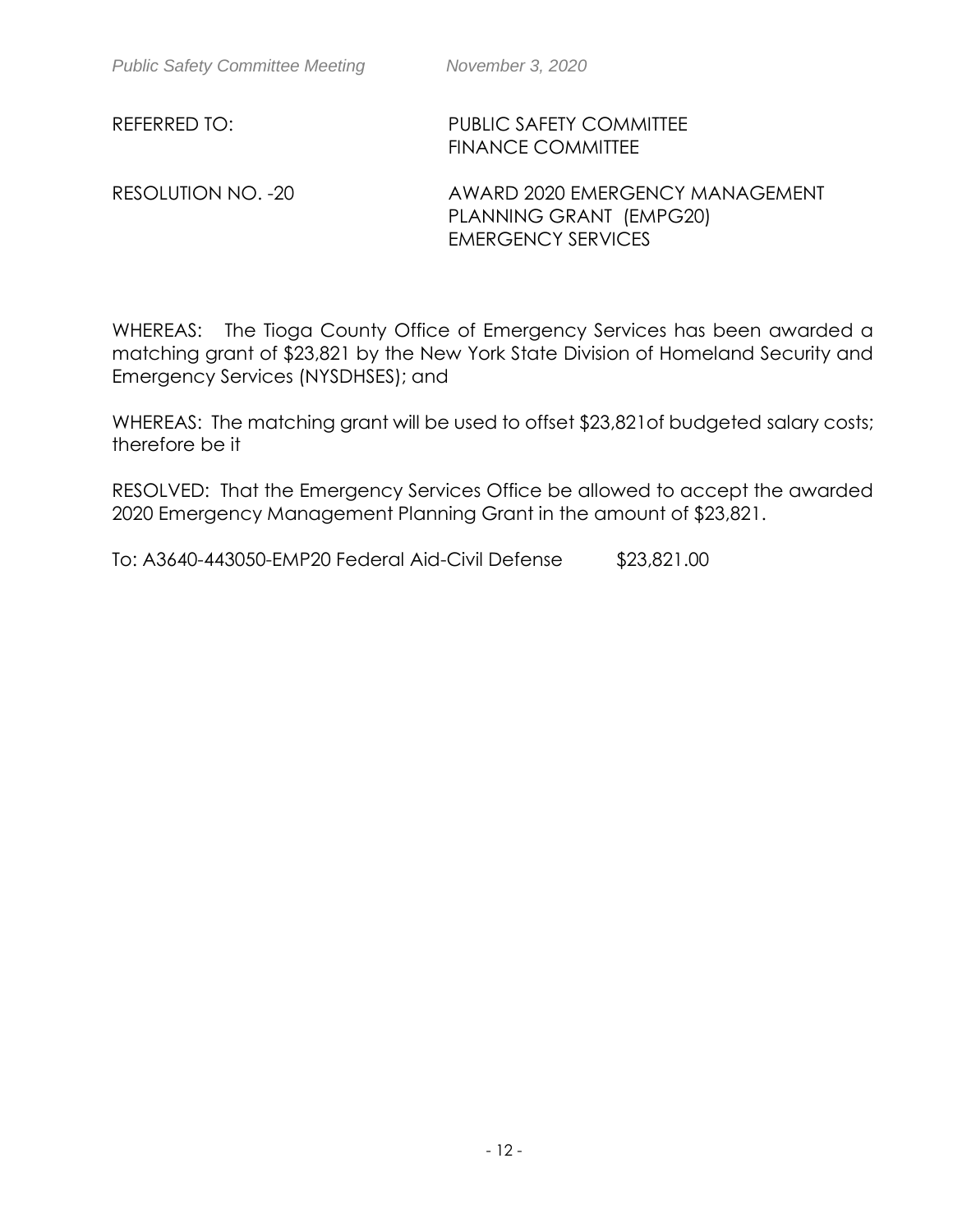### **PROBATION**

Budget Status:

- Modified budget on track
- Still no information from DCJS on funding cuts for the current state fiscal year.
- 20% cuts put in 2021 Revenue accounts by Jackson Bailey

Local revenue projections as of 9/30/20:

| Restitution surcharge- budgeted \$2,000 Received \$3,045 |                               |          |
|----------------------------------------------------------|-------------------------------|----------|
| DWI Supervision fee budgeted \$16,000 Received \$11,388  |                               |          |
| Adoption Inv. fee                                        | budgeted \$600 Received \$600 |          |
|                                                          | \$18,600                      | \$15,033 |

#### **Issues:**

- 1. Courts in the  $6<sup>th</sup>$  judicial district continue to be a confusing situation. The Office of Court Administration has moved away from SKYPE to using Microsoft TEAMS platform for virtual court appearances. We had some difficulty accessing the virtual court hearings, after Drew Griffin got involved OCA acknowledged the link was broken and county agencies were able to get a working link for the hearings. Hearings continue to be variable, sometimes the link works sometimes it does not. At the County Court level, hearings continue to be a mix of in-person, TEAMS and telephone. The Justice Courts in the county have started to schedule court dates, they also have a mix of in-person and SKYPE. Justice Courts are supposed to go live with TEAMS in November. The CAP court is doing virtual appearances. Probation has reached out to the Jail to request notification of arraignments on Violation of Probation warrant cases so an Officer can be present at arraignment.
- 2. PD wrote a letter to all the Justices in the Magistrates Association to remind the Courts that Bail Reform legislation does not apply to Probation violation cases as the section of the CPL addressing those cases was not changed. Letter was forwarded by the Association President to Josh Shapiro of the 6<sup>th</sup> Judicial District and he sent out an email to the Justices that the statement in the letter was legally correct. Public Defender George Awad wrote a dissenting option letter to the Justices on the topic.
- 3. Court Annex –Court Security continues to use the stationary temp test site in the Annex and in the Courthouse. Anyone with a temp of 100.1 or above is not be allowed in the building. Securitas has agreed to cover security at the Court Annex on Tuesday, 11/3/20- Election Day when state employees are off.
- 4. Probation provided two staff to Elections starting 10/26/20, one person in the am and one person in the pm. Elections only used the support 3 days, staff returned to Probation work on Thursday 10/29/20.
- 5. Department staffing: All Probation staff are working in the office space full time.
	- a. Probation all probationers reporting in person for supervision unless they have a health concern where exposure to other people would be detrimental to their health. Limiting the number of appointments per day and space them out so there will be no more than 8 people in the waiting room at one time. We have asked probationers not to bring family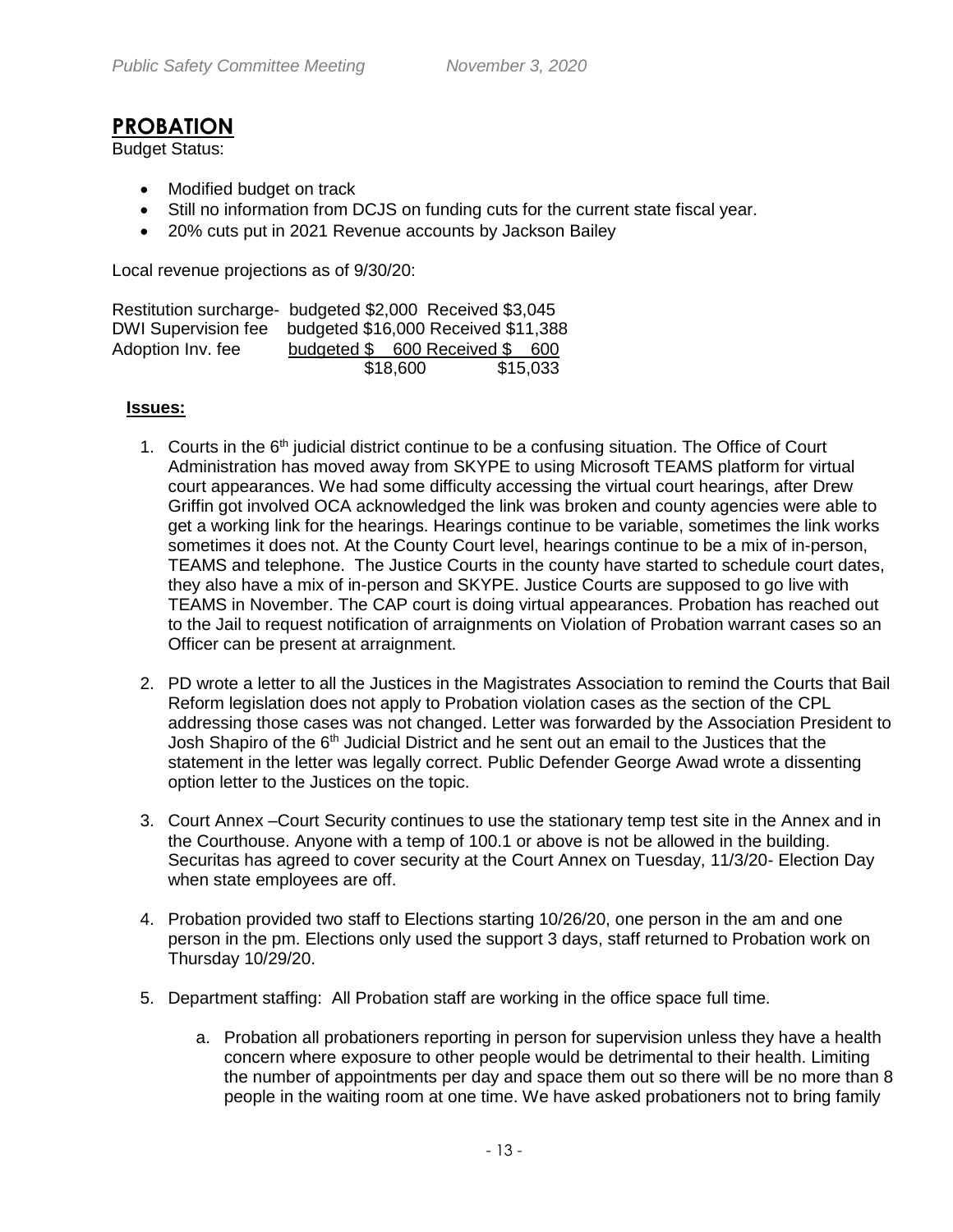members or children to the office. All parties must wear masks, hand sanitizer is provided.

b. We are using CE Check in software for all probationers with a valid email. Probationers who are

health compromised will continue to report via the software system.

c. Probation Officers are out in the community making home checks on probationers. Probation completed our yearly Halloween checks on all sentenced sex offenders in the Waverly Barton area on 10/29/20 from 6-8pm and Owego Apalachin area on 10/31/20 from 6-8pm. Home checks are made in those area on registered sex offenders to make sure they are not opening their door to children.

#### **6.** Juvenile Delinquency Services**:**

October – we received three JD tickets: a 15 year old male charged with Assault,  $3<sup>rd</sup>$  Class A Misdemeanor, a 14 year old male charged with Sexual Abuse, 1st Degree a Class D Violent Felony and a 9 year old male charged with Sexual Abuse, 1<sup>st</sup> Degree. All cases were referred to the County Attorney for consideration for a Juvenile Delinquency petition.

Violation of Probation petition pending on a JD youth charged with sexual offending. The youth is not cooperating with treatment and has continued to access porn on gaming devices and borrowed devices. The youth, Guardian, Probation and Treatment provider met with youth to advise of changes needed. Gaming unit with internet connection was removed and youth warned about seriousness of his actions. Anticipate that probation sentence will be revoked and youth placed in custody of DSS within the next few weeks.

To date, every case that has been arraigned in Youth Part has been handed down to Family Court. Probation will be providing a short in-service training to update Sheriff Deputies at 3 sessions on 11/2, 3 and 4 about the system for charging juveniles with crimes-during the day when court is in session and after-hours when Family Court is not in session for both Juvenile Delinquents and Adolescent Offenders. Updated training will also be offered to NYSP, Waverly Police and Owego Police.

YTD: 20 JDAT received to date in plus 3 cases of direct file with the court, plus 3 cases handed down from Youth Part for a total of 26 cases to date.

- E- Connect: In October we screened three youth via this program for suicide ideation. We continue to work out protocol issues with the Mental Health Clinic on these specialized referrals.
- Alternative to Detention Programing: Cayuga Counseling program for juveniles is operating and working with 8 Tioga County youth per our contract. Two part time employees work the cases and provide written and verbal reports of the youth and family progress to Probation and the Family. The Family Court Judge has begun issuing orders for youth to participate in the program while their case is pending in Family Court.
- We have one youth, a 15 year old female currently in detention. The youth was arrested in Broome County for stealing a pick- up truck and was remanded to detention by Broome County Family Court. The matter was transferred Broome Family Court to Tioga Family Court for a Dispositional hearing. The youth has a history of abuse-neglect/PINS/safe harbor case with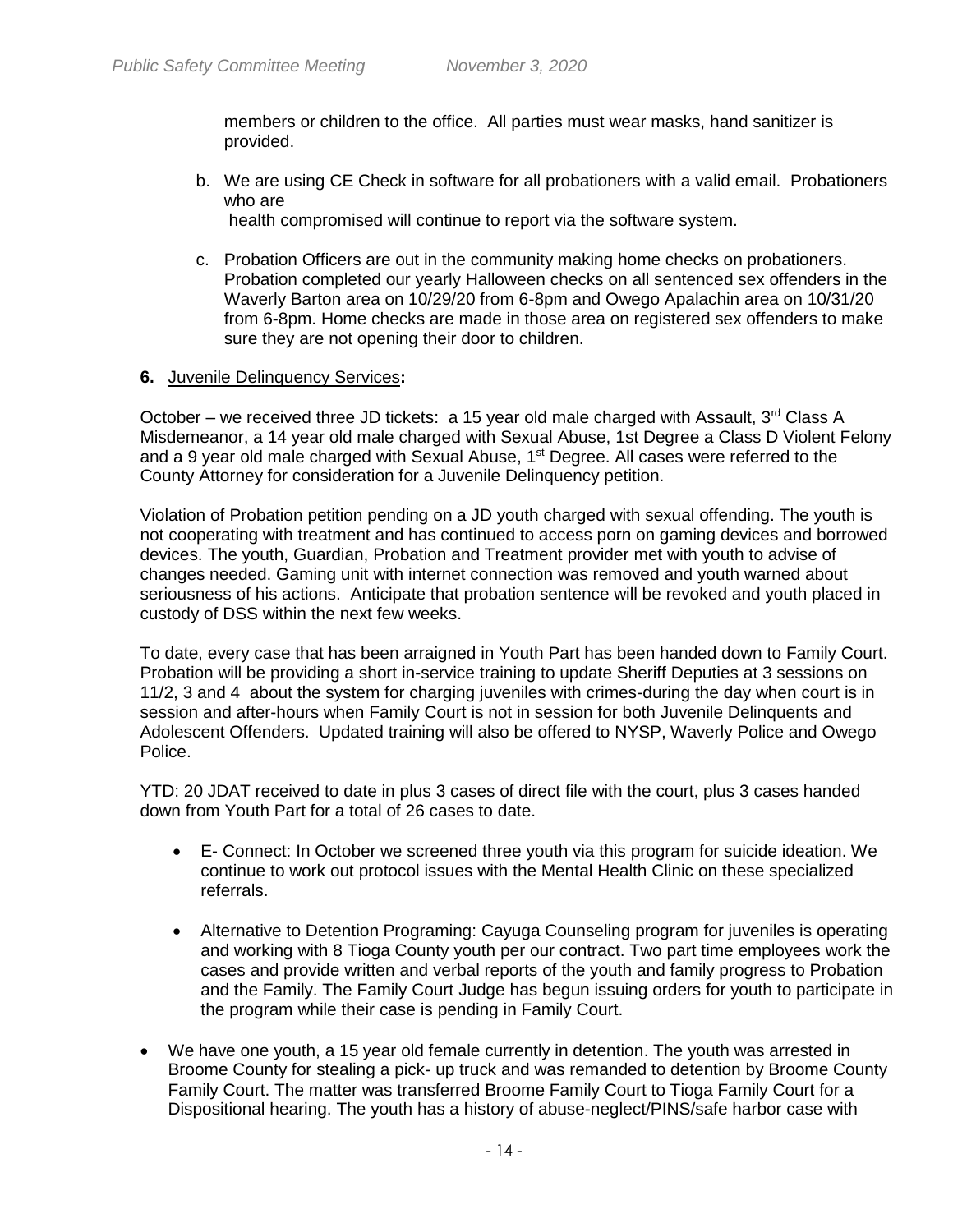DSS and now JD behavior. Probation completed a Predispositional Investigation, at final disposition the youth was placed in DSS custody.

- Decision Points- This program for juveniles is on hold due to COVID-19
- We are working with ACBC to create a drop in session on Mondays from 4-5 pm for substance affected youth to have contact with a Peer. They have treatment sessions at the Probation Department on Wednesday afternoons. This gives the youth two contacts per week.
- We have four youth currently in juvenile sex offender treatment and have six cases pending for alleged sexual offending. Two of youth in treatment recently reported being ill. The contracting agency is returning to Zoom treatment sessions until all the youth are healthy.
- Our contract for treatment with Family and Children's Society only has six treatment slots for juvenile offenders. We have asked the agency to agree to tweak the existing contract to allow for more juvenile treatment slots.

**ATI Programs**: To date, we have received no information about the Service plan for this program. The program year expired on 6/30/20. Counties were asked to submit quarterly reports but when vouchers were submitted for payment they were returned by the state.

- $\div$  Electronic Monitoring have one unit in use with a juvenile, as an alternative to detention
- Community Service –No WWP crew since 3/1/20.
- $\cdot \cdot$  Pre-Trial Release Pre-Trial Release 5 people released in the program by a Court

**Court Ordered Investigations:** 19 investigations for Tioga County courts (Criminal, Family and Surrogate) are due in the next 60 days.

**Supervision**: 248 cases ordered by Tioga County courts & Family Court

**Violation of Probation petitions**: 35 defendants/respondents have violation petitions pending against them in criminal & family court.

#### **Personnel:**

One unfunded PO position Officer out on medical leave returned to full time hours on 10/23/20.

#### **Resolutions**:

RESO for STSJP funding RESO for rollover contract for Electronic Monitoring RESO for rollover contract for Cayuga Counseling JSS Program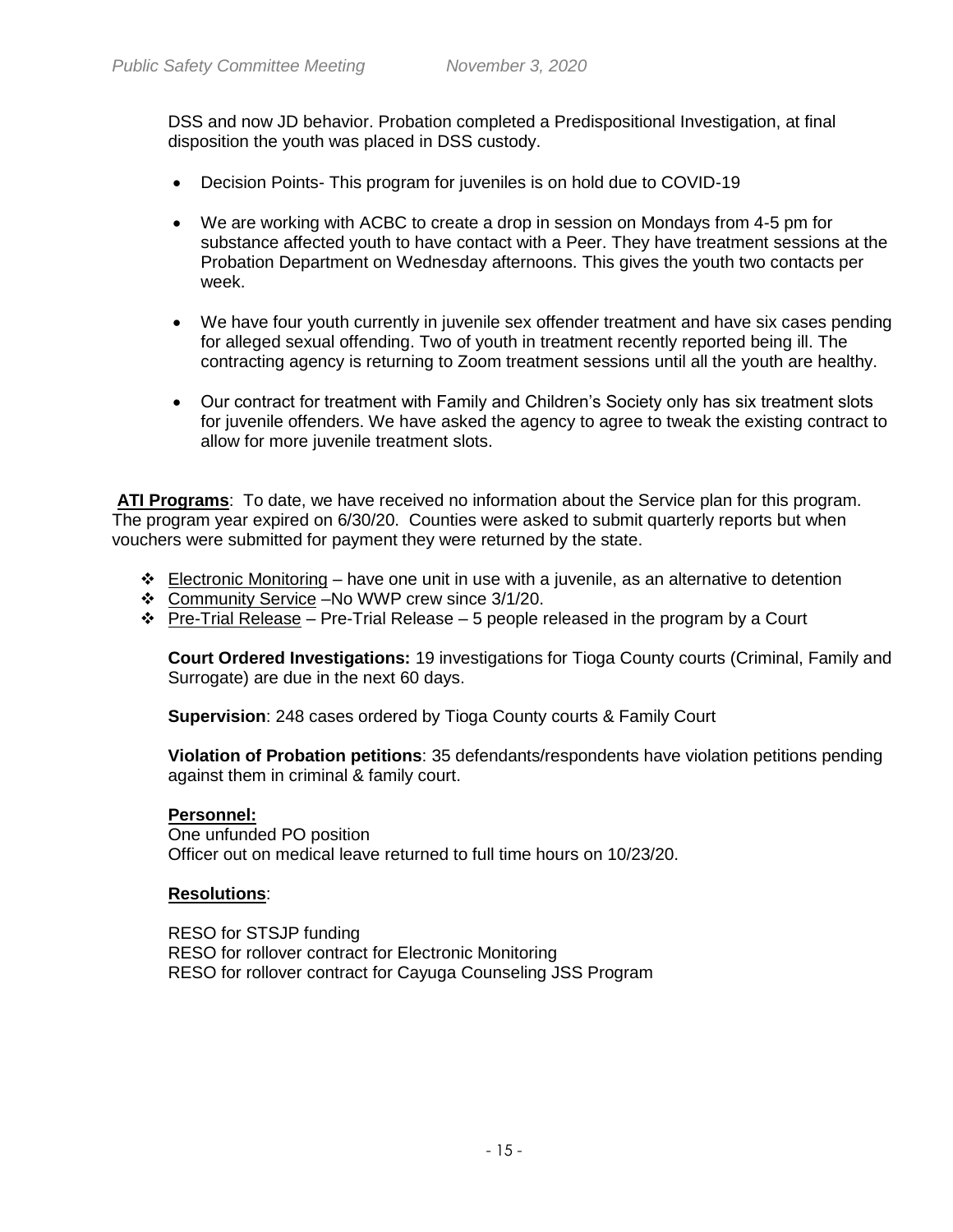RESOLUTION NO. -20 RESOLUTION TO CONTINUE APPROVAL FOR CONTRACT BETWEEN THE TIOGA COUNTY PROBATION DEPT. AND CAYUGA COUNSELING SERVICE, INC.

**WHEREAS: Raise the Age mandates and changes made to 9 NYCRR 356 and 9 NYCRR 359 require Probation Departments to offer a variety of Alternative to Detention and Pre-Dispositional Supervision programming for both Juvenile Delinquents and Raise the Age Youth based on their risk level. The services provided must be proven evidence based services or promising evidence based services; and**

**WHEREAS: Tioga County Probation would like to continue to contract with Cayuga Counseling Service, Inc. to provide promising evidence based services to Probation involved youth. This program will provide both Alternative to Detention programing and Pre-dispositional Supervision programing for youth in Youth Part Court, Family Court or Intake and Diversion Services at Probation; and** 

**WHEREAS: In 2020, the County Legislature approved a contract with Cayuga Counseling Service, Inc. to provide 8 slots of juvenile specialized supervision to reduce the County's need for expensive specialized secure detention, secure and non-secure detention and the newly mandated Pre-dispositional Supervision; and**

**WHEREAS: The cost of the contract is \$72,509.81 for twelve months. The County received RTA funding for this program for 2019 and the Probation Department will list the program in the next application for Raise the Age funding when it is available; therefore be it** 

RESOLVED: That the Tioga County Probation Director is approved to continue to contract with Cayuga Counseling Service, Inc. in 2021 to provide Alternative to Detention and Pre-Dispositional Supervision programming for both Juvenile Delinquents and Raise the Age Youth, if the contract is approved by the County Attorney.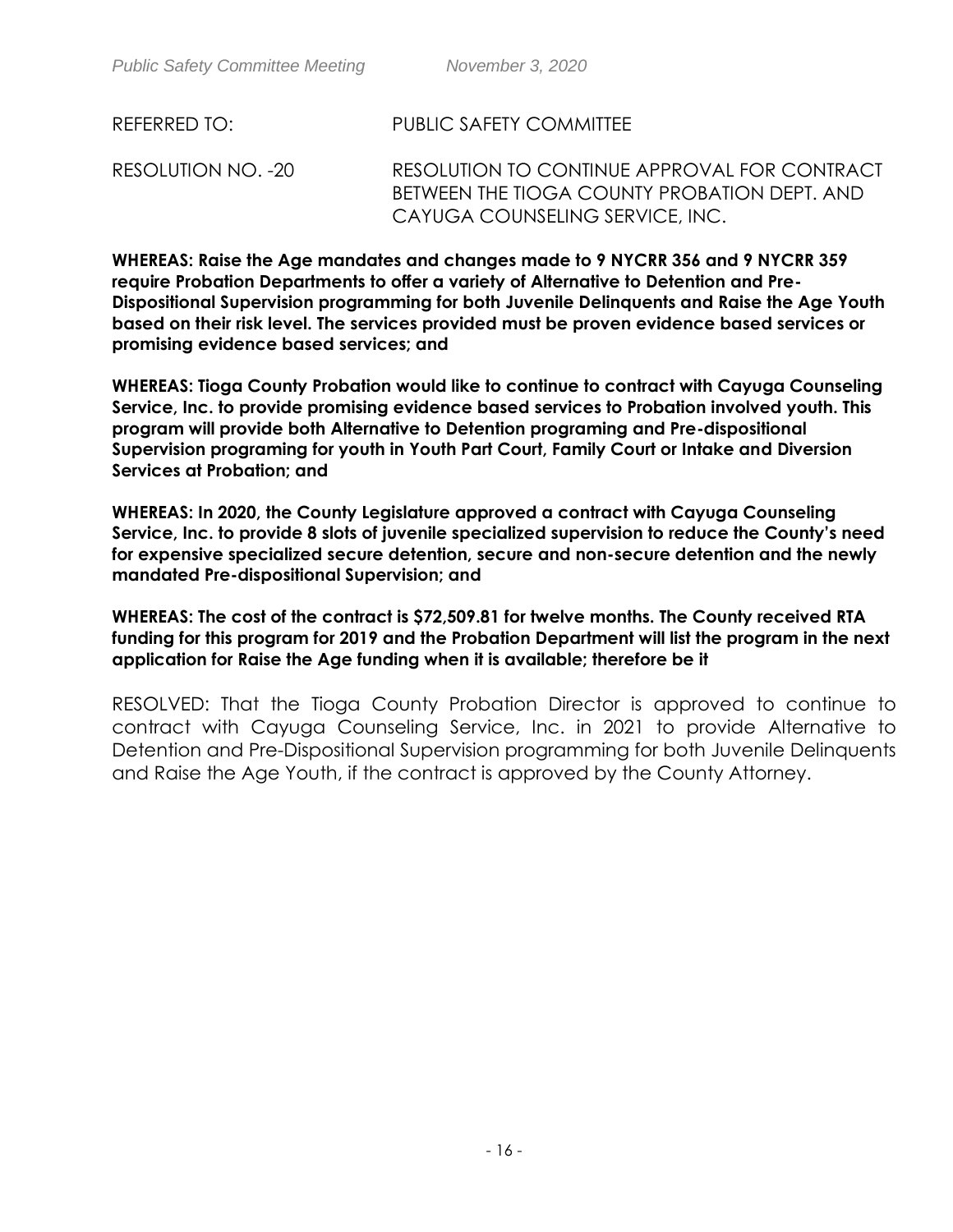RESOLUTION NO. -20 RESOLUTION TO APPROVE A CONTRACT BETWEEN THE TIOGA COUNTY PROBATION DEPT. AND BUDDI US, LLC

**WHEREAS: The Probation Department is need of Electronic Monitoring Services to provide alternative to incarceration and alternative to detention services via Court order for Tioga County adults and juveniles; and** 

**WHEREAS: Probation has been contracting with a company, Buddi US, LLC that is willing to provide Electronic Monitoring Services to Tioga County Probation at the cost of \$3.80 per day per unit; and** 

**WHEREAS: The Tioga County Attorney has previously approved a contract with Buddi US, LLC that will charge the County \$3.80 per day per unit, with no fee for units on the shelf. Said contract includes a rollover clause that allows the contract to roll over year to year unless terminated by one of the parties; and**

**WHEREAS: Tioga County Probation has budgeted funds for Electronic Monitoring services for 2021 in the amount of \$4,000 in account number A3142-540140; therefore be it** 

RESOLVED: That Tioga County Probation Director is approved to contract with Buddi US, LLC to provide Electronic Monitoring hardware and internet accessible software for adults and juveniles to the Probation Department as part of the County's Alternative to Incarceration and Alternative to Detention programming.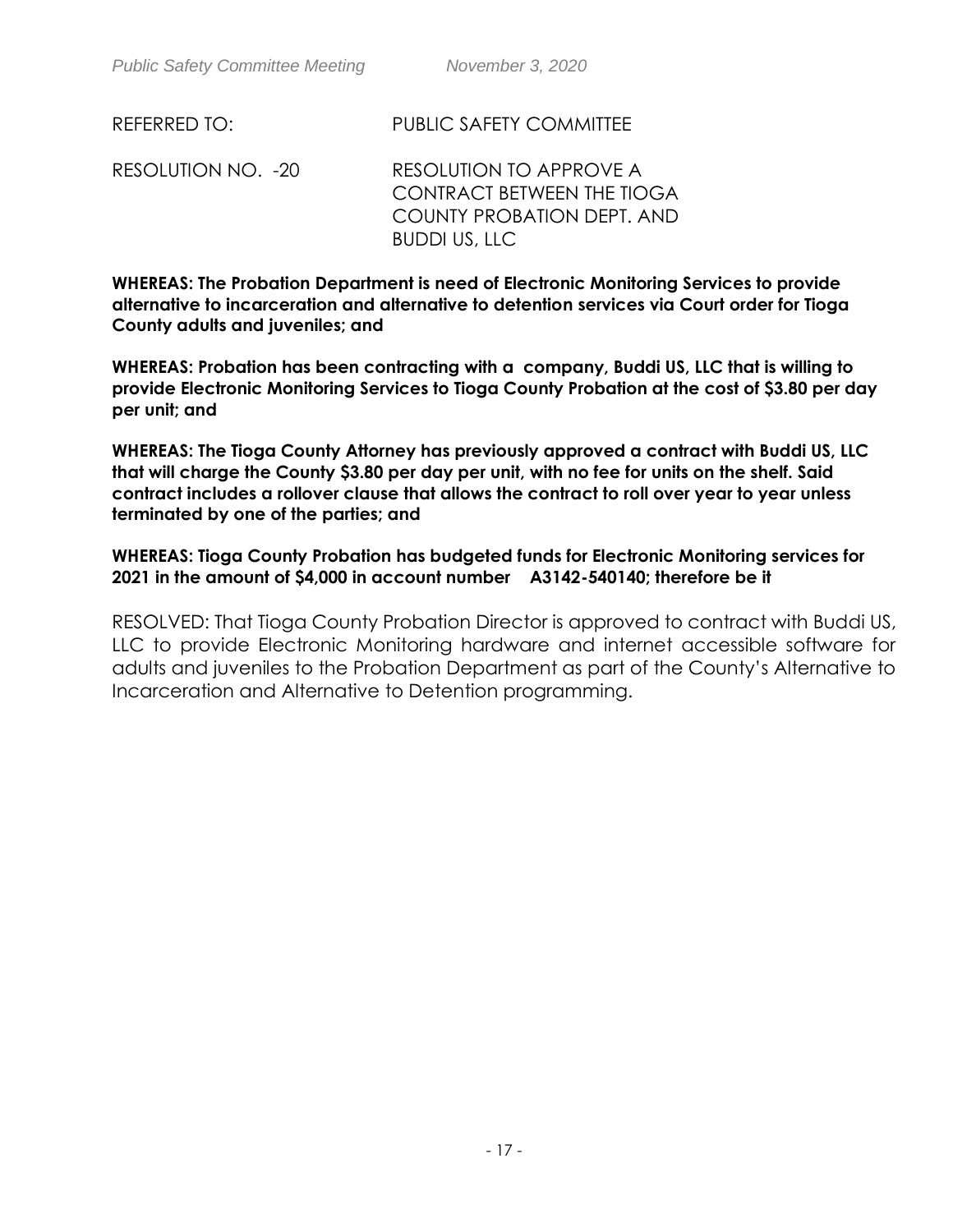RESOLUTION NO. -20 RESOLUTION TO APPROVE STSJP CONTRACT FOR SFY 2020-2021 PROBATION AS LEAD AGENCY FOR APPLICATION FOR FUNDING VIA STSJP

**WHEREAS: The NYS Office of Children and Family Services (OCFS) has directed every County to create Alternative to Detention programing and since 2015 the Probation Department has been the Lead Agency for the County to apply for STSJP funding; and** 

**WHEREAS: The funding is based on an approved OCFS contract for a maximum of \$40,000 and is set at a ratio of 62% state reimbursement - 38% county share for monies expended by the County for Alternative to Detention programing for Juvenile Delinquents. The Tioga County Legislature agrees to accept this reimbursement funding format; therefore be it** 

RESOLVED: That Tioga County Legislative Chair is approved to contract with the Office of Children and Family Services for STSJP funding as follows:

Probation Department -Juvenile Delinquency Alternatives to Detention

| Reminder Call, Electronic Monitoring | \$19,766.00 |
|--------------------------------------|-------------|
| State Share                          | \$12,254.92 |
| County Share                         | \$7,511.08  |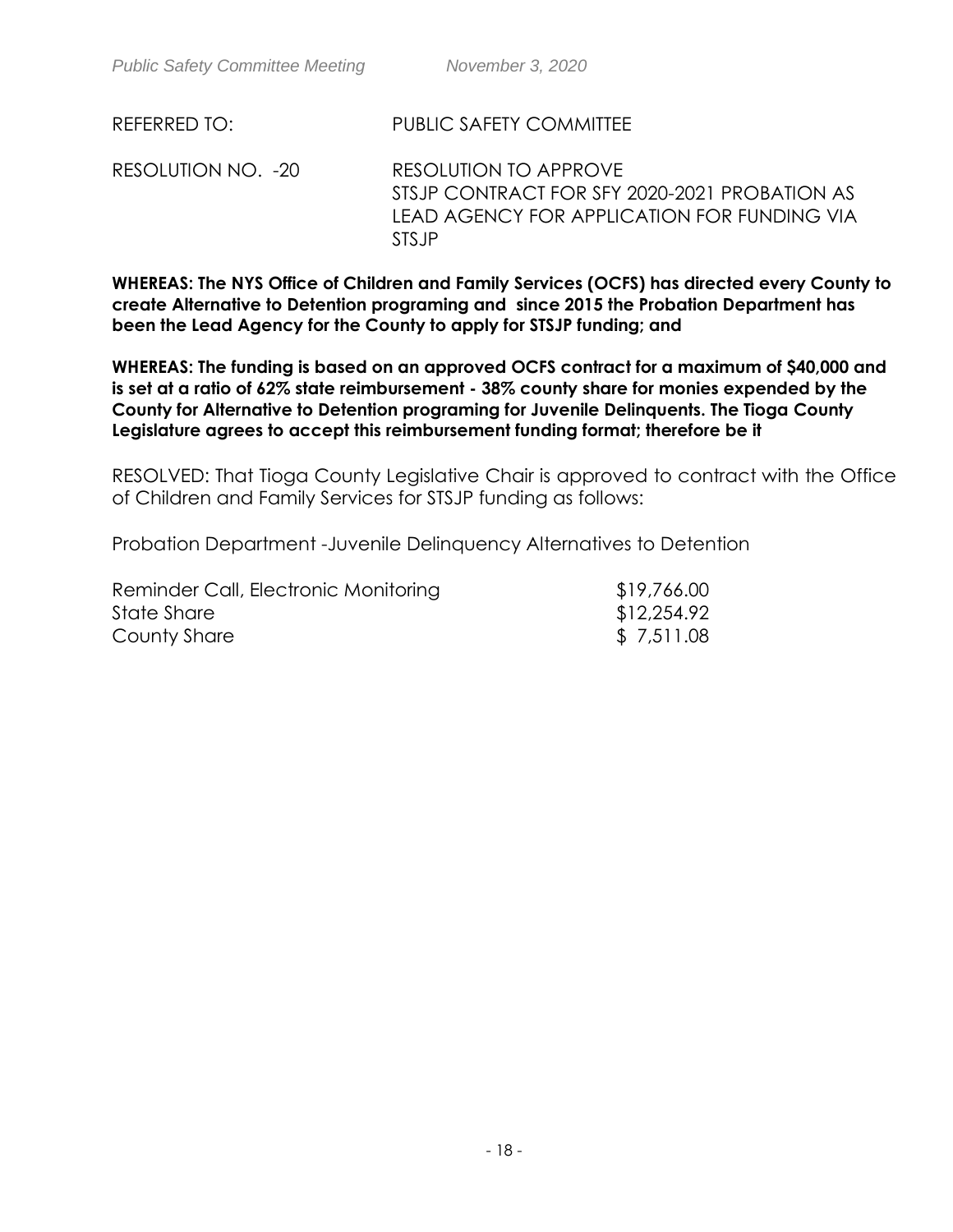# **CORONER**

Resolutions:

| REFERRED TO:              | <b>PUBLIC SAFETY COMMITTEE</b><br><b>FINANCE/LEGAL COMMITTEE</b>                                     |
|---------------------------|------------------------------------------------------------------------------------------------------|
| <b>RESOLUTION NO. -20</b> | <b>TRANSFER OF FUNDS FROM CONTINGENCY</b><br>TO CORONER'S BUDGET AND<br>MODIFY 2020 CORONER'S BUDGET |

WHEREAS: The Coroner's budget has had a high number of cases for 2020 exceeding 100 through the end of October 2020 and the Coroner's account will not have sufficient funds for the remainder of 2020; and

WHEREAS: It is anticipated the Coroners will have additional cases through the holidays and year-end needing additional funds to pay invoices for medical costs, autopsy, and doctor's fees; and

WHEREAS: Funds have already been transferred within the Coroner's 2020 budget to meet some of the shortfall; and

WHEREAS: Legislative approval is needed to transfer from contingency and modify the 2020 budget; therefore be it

RESOLVED: That the Tioga County Legislature authorizes a transfer from contingency and a 2020 budget modification as follows:

| From: | A1990 540715 Contingency Account                                            | \$12,000.00               |  |
|-------|-----------------------------------------------------------------------------|---------------------------|--|
| To:   | Al 185 540370 Coroner - Medical<br>A1185 540590 Coroner - Services Rendered | \$10,000.00<br>\$2,000.00 |  |